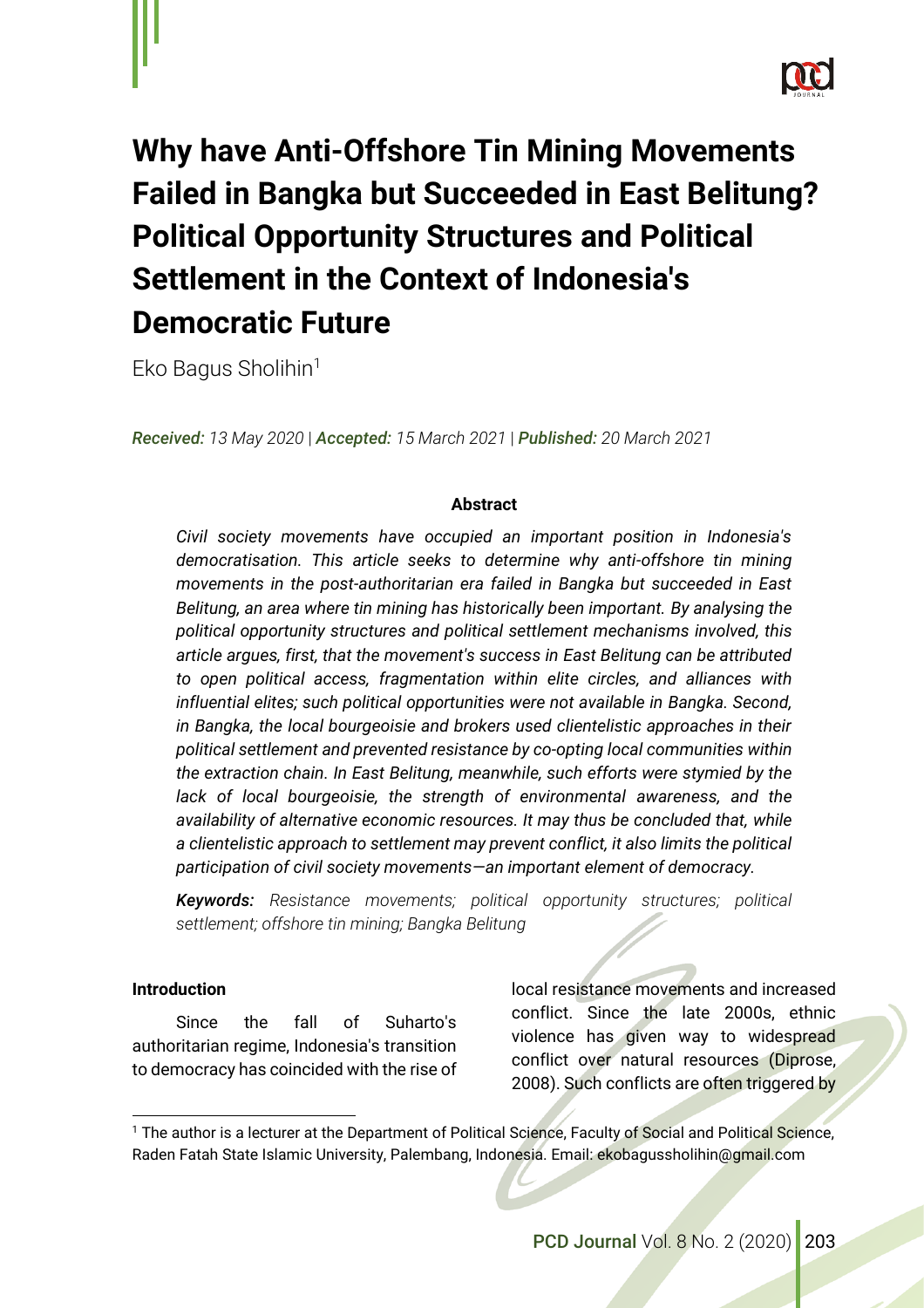

the arrival of extractive industries, which stimulate land disputes and opposition to mining activities (Diprose & Azca, 2020; Manalu, 2007; Situmorang, 2013).

One major driver of conflict over natural resources in post-authoritarian Indonesia has been anomalies in its democratisation process. The country's democratisation has resulted in the duplication of local predatory elites, who have co-opted democracy for their own purposes. Through patronage and clientelism mechanisms, those who have access to natural resources remain capable of strategically influencing policy (Aspinall, 2011). Although clientelism in political and economic structures varies in form and level from region to region, as a rule it is generally used to ensure that political and economic power structures advance elite interests rather than the common good. As such, extractive activities often face resistance (Aspinall, 2011).

Elsewhere, political scientists have argued that civil society movements, which serve a social control function, have proven a breath of fresh air for democratisation (Della Porta, 2013). In linking resistance movements with democratisation, the political process approach—as well as its political opportunity structure (POS) concept—has been particularly popular (McAdam, 1996). According to this concept, it is political structures—rather than internal factors—that shape the rise, structure, scope, and success of movements (McAdam, 1996; Wahlstrom, 2016).

Reflecting on the political and economic structures of post-authoritarian Indonesia, it is apparent that increased political openness has coincided with the rise of clientelism in and conflict over resource extraction. As such, this article explores the dynamics of resistance movements in democratic Indonesia and said movements' power relations with formal/informal institutions in the extractive sector. More specifically, this article seeks to determine why resistance movements in East Belitung were more extensive and successful in opposing offshore mining than similar movements in nearby Bangka.

Both Bangka and Belitung have strong historical ties with tin extraction (Erman, 2009). However, while offshore mining has become widespread in Bangka, it remains scarce in Belitung. When plans to commence offshore in East Belitung were announced to the public in 2016, they faced heave resistance from local fishermen and residents (Ibrahim et al., 2018; Diprose et.al., 2020) As of 2020, resistance movements have successfully blocked offshore tin mining in East Belitung. Conversely, resistance movements were less widespread in Bangka. If the social, economic, and environmental impact of such extraction was equally detrimental in both areas, why was resistance less extensive in Bangka? This question will be answered herein, leaning on two key concepts: political opportunity structures and political settlement.

In its analysis of resistance movements in Bangka–Belitung, this article's theoretical contribution lies in its operationalisation of the political opportunity structures (POS) concept within the framework of Indonesia's local politics. In the literature on political processes in Indonesia, POS are commonly defined as democratic and open configurations of the political system that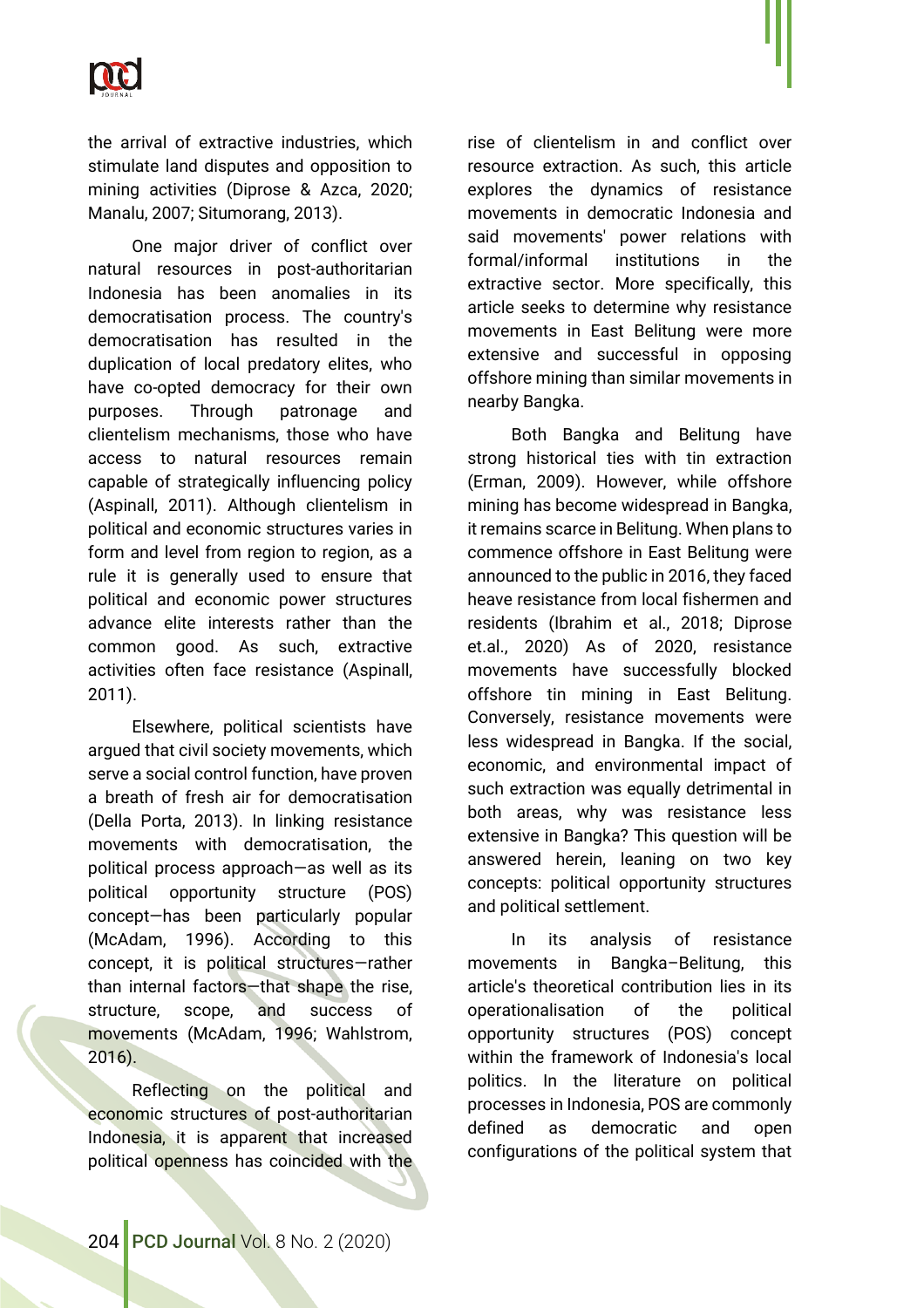

provide the public with more opportunities to participate in local politics and influence policy (Manalu, 2007). Such a definition views POS as a national project, one that began with *Reformasi* in 1998. By operationalising the definition of POS offered by Sidney Tarrow (1996), this article returns to Eisinger (1973) and his emphasis on the local dimensions of POS dimensions that have often been neglected in analysis (Heidjen, 1997; Heidjen, 2006; Manalu, 2007; Wahlstrom, 2006; Clayton, 2018; Gomza & Zajaczkowski, 2019). Political and economic structures vary from region to region, and this affects the characteristics and achievements of local resistance movements.

This article also seeks to explore the future of narrow political settlement, answering the question posed by Diprose and Azca (2020): what will happen to political settlement when brokers fail, and what will happen when the environmental consequences of natural resource extraction are so extreme that potential benefits are deemed insignificant? (Diprose & Azca, 2020). In this article, the economic and political dynamics of the extractive industries in Bangka will be used to represent a narrow political settlement (clientelist political settlement) that has succeeded, while those in Belitung will be used to represent one that failed.

Finally, and practically, this article employs a comparative method especially in its analysis of political settlement. Studies of tin mining in Bangka and Belitung are commonplace, as are studies of related conflicts (Harahap, 2012; Erman, 2010; Zulkarnain, 2005; Indra, 2014; Zulkarnain, 2018; Ibrahim et al, 2018; Nugraha, 2020). However, no such studies have employed a comparative approach,

even though such an approach offers a beneficial means of identifying the particular social, political, cultural, and economic characteristics of areas with similar natural resources, distinguishing between these areas, ascertaining when and how differences emerged, and understanding how these differences influence local communities' specific responses to resource extraction.

# **The Future of Democratisation: Rediscussing Political Opportunity Structures, Political Settlement, and Social Movements at the Local Level**

In the literature on social movements, it is commonly concluded that successful movements originate from the financially disadvantaged and socio-culturally marginalised, and that they are made possible by democratic political practices (Fishman, 2017). In other words, democracy is commonly perceived as providing ideal conditions for social movements to rise and thrive. At the same time, social movements are recognised as contributing importantly to the democratisation process (McAdam, 1996). In the political process approach, democracy is understood as an opportunity structure. As argued by Gamson and Meyer (1996), democracy provides social movements with the opportunity to access channels for political protest; at the same time, social movements contribute to the creation of democracy.

Although the reciprocal relationship between POS and social movements was most popular amongst political process scholars, this approach remains relevant today. Worldwide, urban social movements have mushroomed at the local level,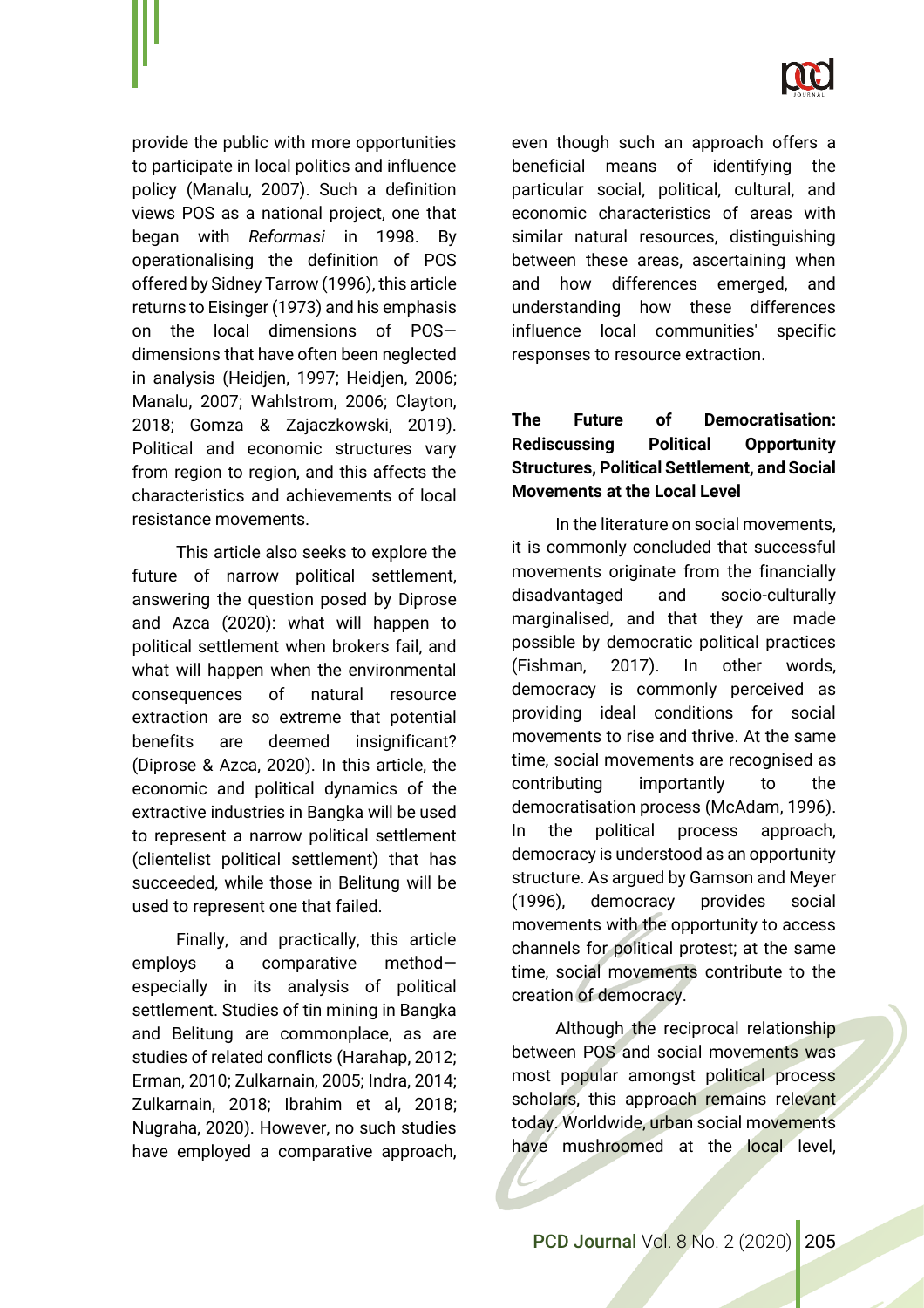

embracing a range of issues and establishing transnational and international networks. The availability of political access, thus, may be supplemented by another variable: access to technology (Domaradzka, 2018). Consequently, technology may be considered a new instrument for analysing POS, one absent from the studies undertaken by Brockett (1991), Kriesi et al. (1992), Tarrow (1994), and McAdam (1996), almost three decades ago.

Given the strengthening of transnational and international ties between social actors and local regulators in recent years, it is becoming increasingly important to employ a dynamic analysis that reaches beyond the national. For example, the transnational environmentalist movement Friends of the Earth has urged global media (*The Guardian*, BBC, and CNN) and global electronic companies to pressure local regulators and extractive industries to implement a sustainable tin supply chain in Bangka–Belitung (Diprose et al., 2020). Such global pressure on regulators and local industries has shaped the specific political and economic characteristics of local actors, underscoring the power of local and global interactions. This underscores the importance of employing the POS concept for local-level analysis.

Over the course of Indonesia's democratisation and decentralisation, one authority that has been delegated to local governments is the authority to issue extraction permits (Diprose & Azca, 2020). This has significantly transformed local political and economic power structures throughout the country, and each area has developed its own specific economic and political structures that reflect its unique

socio-historical, economic, and geographical conditions.

At the same time, decentralisation has intensified competition between local actors in their efforts to control the distribution of resources and related benefits (Diprose & Azca, 2020). McCarthy (2004) argues that decentralisation has created an unstable socio-legal configuration, and this implies conflict in the natural resource sector. In Bangka– Belitung, the liberalisation and deregulation of tin policy since 1999 has created a tugof-war between the central, provincial, and regency governments, as well as conflicts of interest between local communities, entrepreneurs, and governments (Zulkarnain, 2005). As such, political settlement is necessary to prevent potential conflict.

Understanding the mechanisms of political settlement, and the specific effects of said mechanism, is thus important. In Riau, political settlement has been realised through narrow and exclusive means, i.e. by increasing local governments' share of the profits while simultaneously increasing elite brokers' control by allowing them to distribute benefits amongst residents involved in the extraction chain. Such settlement and brokerage not only stifled potential separatist movements, but also prevented conflict over natural resources in Riau (Diprose & Azca, 2020). We ask, however, what happens when elites and brokers fail to distribute their profits, or when external factors (such as environmental considerations) result in continued opposition? In the democratisation process, is it better when civil society movements are controlled through narrow and exclusive approaches to political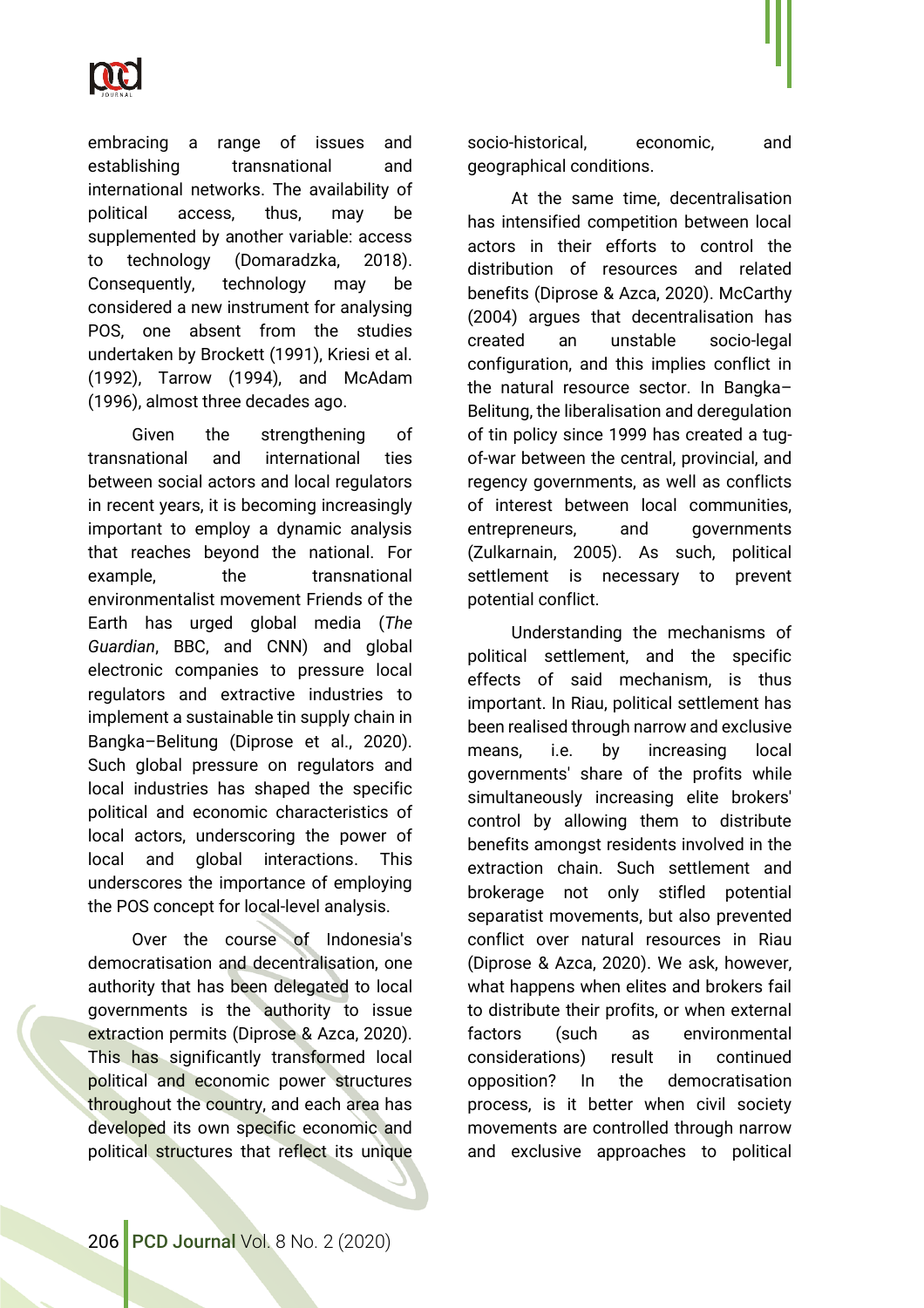

settlement, or when said movements have access to broader and more inclusive approaches? This study's novelty and contribution to the politics of settlement in Indonesia thus stems from its answer to this question.

# **Political Opportunity Structures and Political Settlement**

This article employs two concepts: political opportunity structures and political settlement**.** These concepts, used in conjunction, provide a means of ascertaining why the anti-offshore mining movement succeeded in East Belitung but failed in Bangka. The author's decision to use these two concepts in conjunction will be explained below.

Social movements—including their motivations, goals, targets, strategies, and tactics—do not exist within a vacuum. Activists' knowledge, creativity, and activities can only be understood and evaluated by considering the political structures that determine the rules of the game (Meyer, 2004). It is this assumption that underpins the concept of political opportunity structures, as well as said concept's application in examining social movements (Heijden, 2006).

As a concept, POS was first introduced by Eisinger (1973), who used it to analyse the extent of unrest in forty-three cities in the United States. He found that protests were most prominent in cities that employed a mixed political system—open and closed simultaneously (Eisinger, 1973, in Heijden, 2006). Eisinger thus defined POS as "the degree to which groups are likely to be able to gain access to power and to manipulate the political system" (McAdam, 1996). Interest groups' ability to manipulate the political system is strongly informed by said system's openness. As argued by Kitschelt (1986), the inclusiveness (or exclusiveness) of political structures is informed by the number of political parties, the independence of legislative institutions, and the presence of intermediates (Kitschelt, 1986, in Heijden, 2006).

After reviewing these definitions, the author reviewed the elements that enable POS to function. No fewer than four scholars have sought to identify the operational dimensions of such structures: Brockett (1991), Kriesi et al. (1992), Rucht (1989), and Tarrow (1994). In this article, the author will borrow the dimensions offered by Tarrow (1994), i.e. the inclusivity/exclusivity of political access, the existence of elite fragmentation, and the ability to establish alliances with elites (Tarrow, 1994, in McAdam, 1996; Heijden, 2006; Gomza & Zajaczkowski, 2019).

POS has become known for its highly inclusive operational dimensions (Heijden, 2006), and McAdam (1996) argues that this inclusivity has dulled its analytical edge and invited misinterpretation. To avoid such problems, this article uses the three dimensions offered by Tarrow (1994): political access (open/closed), degree of elite fragmentation (fragmented/ consolidated), and alliances with elites (existent/non-existent) (Heijden, 2006). All are relevant to the case of Bangka– Belitung, and all would contribute to this article's analysis of POS and its influence on the success of resistance movements in the area.

This study's second theoretical pillar is the concept of political settlement, which is used to analyse the power relations between social movements and their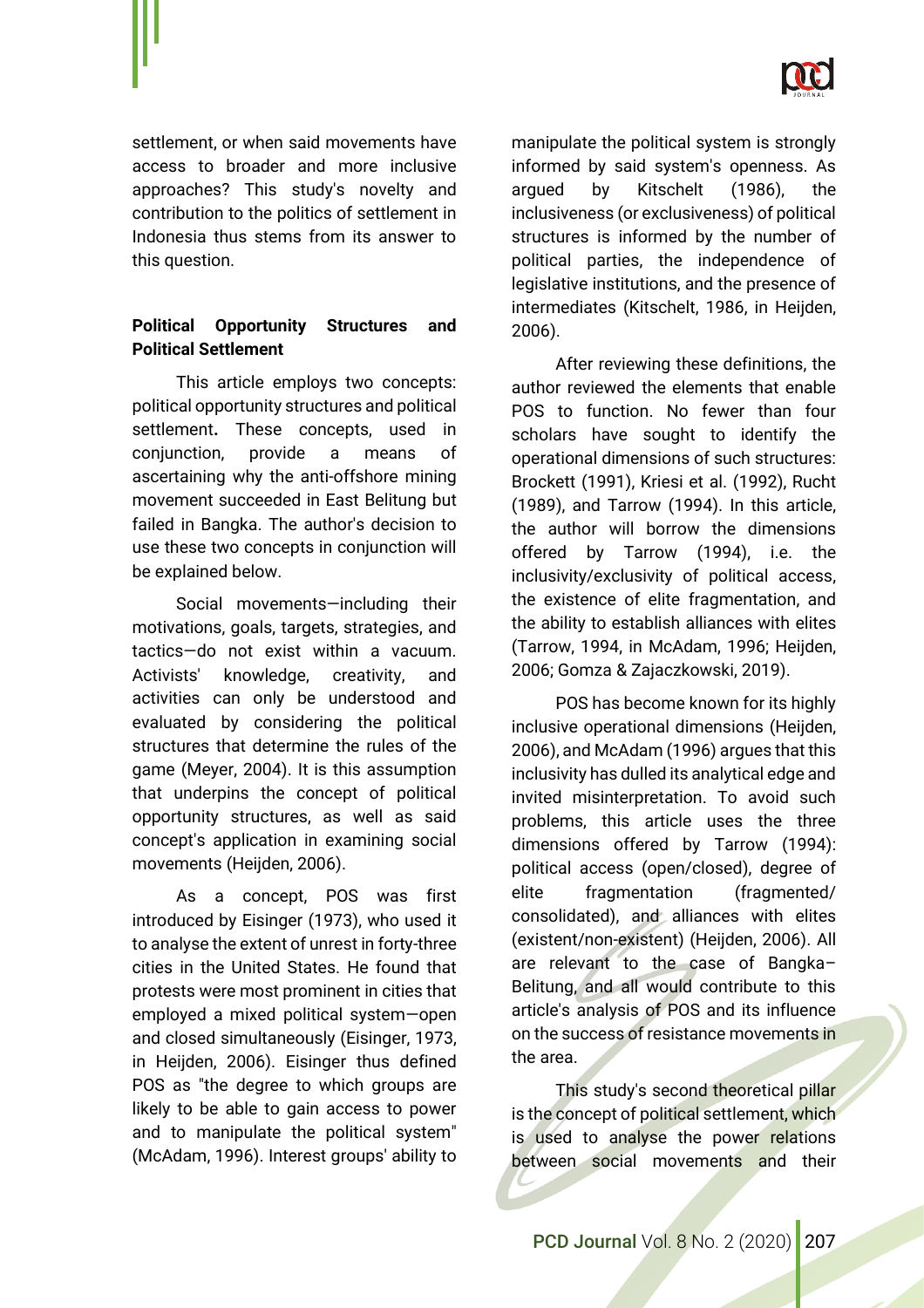

competitors (i.e. state and private sector actors) in resource conflict as well as the power relations between state actors and extractive industries (Bebbington, 2015, in Winanti, 2020). By employing this concept, POS' inability to recognise the influence of informal actors (local bourgeoisie and brokers) on formal institutions' policymaking will be mitigated. POS lacks the tools necessary to explain how informal actors influence government actors' agenda setting, thereby ensuring that their own interests are advanced.

Scholars' use of political settlement stems from their concern for local political and economic elites' ability to maintain power and advance their specific interests by co-opting formal institutions, and the skill with which they do so (Di John & Putzel, 2009, in Winanti et al., 2020). Di John (2009) defines political settlement as "the balance or distribution of power between contending social groups and social classes, on which any state is based" (Di John & Putzel, 2009, in Winanti et al., 2020). Key to its analysis, thus, is an understanding of how power is distributed and how those in power compete to control the distribution of resources (Khan, 2010). Political settlement is achieved when profit-sharing mechanisms are approved and supported by the institutions that distribute power in society, thereby enabling said institutions to endure, to create political stability, and to minimise conflict—albeit sometimes without political justice or inclusiveness (Diprose & Azca, 2020)

In the context of post-authoritarian Indonesia, political settlement is often associated with power contention and efforts to control the distribution of profits from the extractive sector. It has emerged

within a context where many are economically and politically reliant on the extraction of natural resources (Winanti, 2020). Power is created not through the structural distribution of social and economic power, but rather through elite alliances' competition to control the distribution of the extractive sector's economic and political benefits (Diprose et al., 2020 in Winanti et al., 2020)

Khan (2010) identifies four types of political settlement, with the two most relevant for this discussion being capitalist political settlement and clientelist political settlement*.* Capitalist political settlement refers to situations where power is wielded by formal institutions and by individuals who enjoy legal ownership. It is characterised by impersonal compliance mechanisms (following "rules of the game" rather than personal rules), and by formal institutions wielding power that is legally bestowed upon them (Khan, 2010). Such capitalist political settlement is generally found in developed countries, where it is realised using an inclusive, coordinated, and impersonal approach (Kelsall, 2016).

Conversely, clientelist political settlement relies on personal compliance mechanisms (patronage and clientelism). In this form of political settlement, power is generally wielded by non-formal institutions, who use paternalistic mechanisms to control access to the distribution of natural resources and related benefits. Generally, they do so in direct opposition to formal institutions and regulations (Khan, 2010). Clientelist political settlement—characterised as exclusive, spoils-driven, and personalised is most common in developing and authoritarian countries (Kelsall, 2016).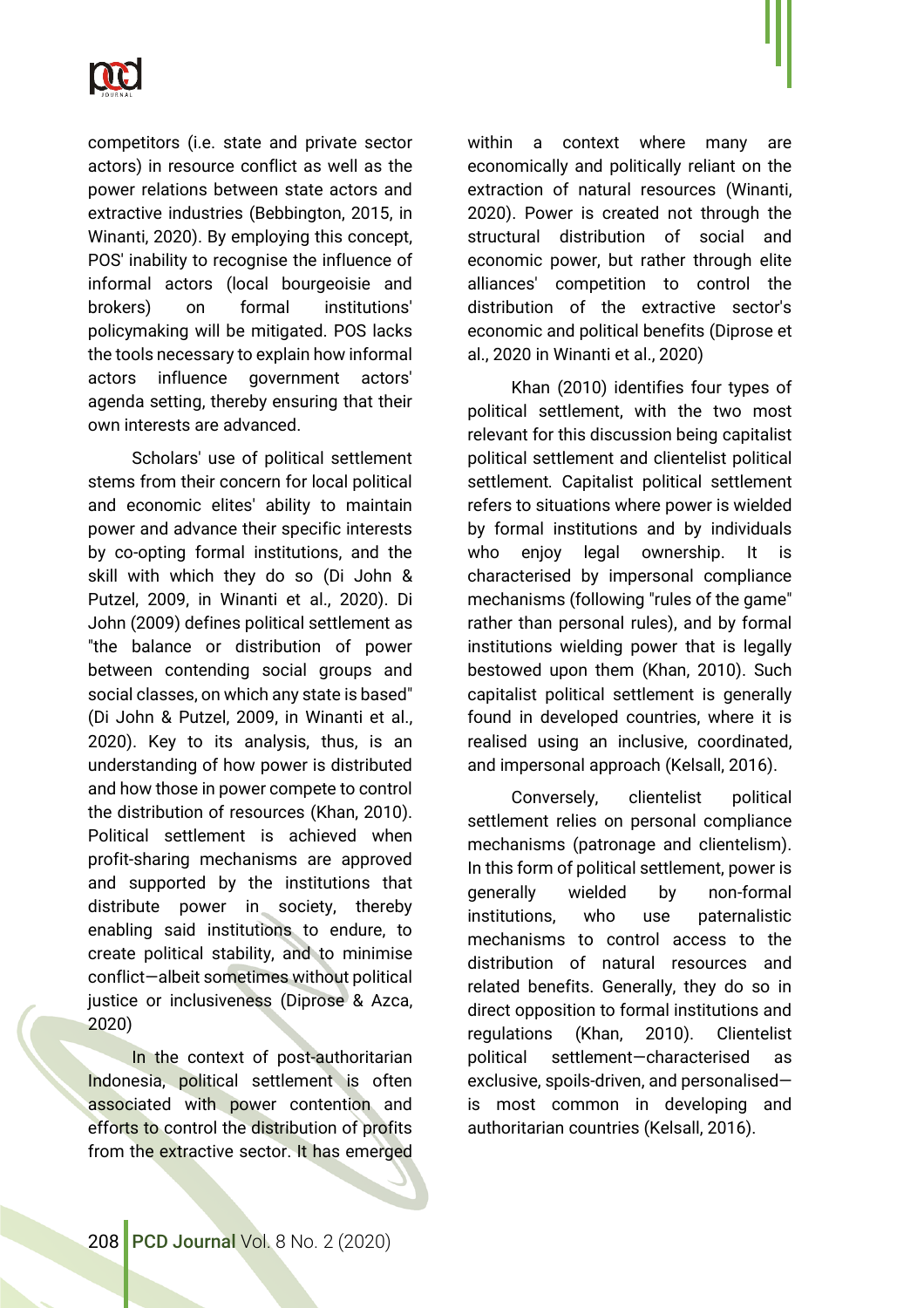

Considering both forms of political settlement is necessary when comparatively analysing the distribution of natural resources in Bangka–Belitung. Reflecting Diprose and Azca (2020), who found that the application of narrow political settlement in Riau limited the rise of separatist movements, this article argues that clientelist political settlement was used by Bangka's local bourgeoisie and brokers to curtail the growth of the antioffshore mining movement. Conversely, in Belitung, the rise and ultimate success of the anti-offshore mining movement was not indicative of a truly capitalist political settlement process, but rather reflected the failure of clientelist actors. Why did they fail? This will be explored below.

This article employs qualitative research, using the comparative method, and uses empirical evidence to identify similarities and differences in the social, political, and economic conditions of Bangka and Belitung (within the context of offshore mining), as well as the implications of these similarities and differences (Chilcote, 2004). Data were collected between 2017 and 2019 through in-depth interviews, participant observation, and a review of secondary sources. Data were subsequently validated using the triangulation method. To answer the research question, data were analysed comparatively.

# **Tin Mining in Bangka–Belitung: Its History, Dynamics, and Distinctions**

The islands of Bangka and Belitung, which collectively form Bangka–Belitung Province, are Indonesia's largest producers of tin. Almost 90% of the country's tin originates from these two islands (Hodal,

2012, in Diprose et al., 2020). Historical records indicate that tin mining in Bangka– Belitung had begun in the pre-colonial era, with widespread exploitation beginning in the colonial era (Erman, 2007, in Diprose et al., 2020). Colonial extraction companies in Bangka, Belitung, and Singkep were nationalised by the Indonesian government after the country's independence, combining them into one company: PN Timah. In 1976, this company was reorganised to create a state-owned enterprise (PT Timah), which maintained a monopoly over tin production that endured until the fall of the authoritarian Soeharto regime. Owing to this lengthy history, local culture has been strongly influenced by the extraction and trade of tine (Diprose et al., 2020).

As Indonesia democratised following the fall of the authoritarian New Order regime, the authority to manage tin extraction was delegated to local governments and private-sector actors. This decentralisation and liberalisation, which coincided with the creation of Bangka–Belitung Province, resulted in fierce competition for access to tin mining and its profits. Competition occurred between central, provincial, and regency governments; between state actors and private-sector actors; and between state actors and local residents (Zulkarnain, 2005).

Nevertheless, the economic benefits of decentralisation and liberalisation have primarily benefited local actors (Erman, 2007). Tin extraction has become a cornerstone of the local economy. This is especially evident in Bangka, where the state-owned PT Timah operates onshore and offshore mines in conjunction with dozens of local entrepreneurs, and where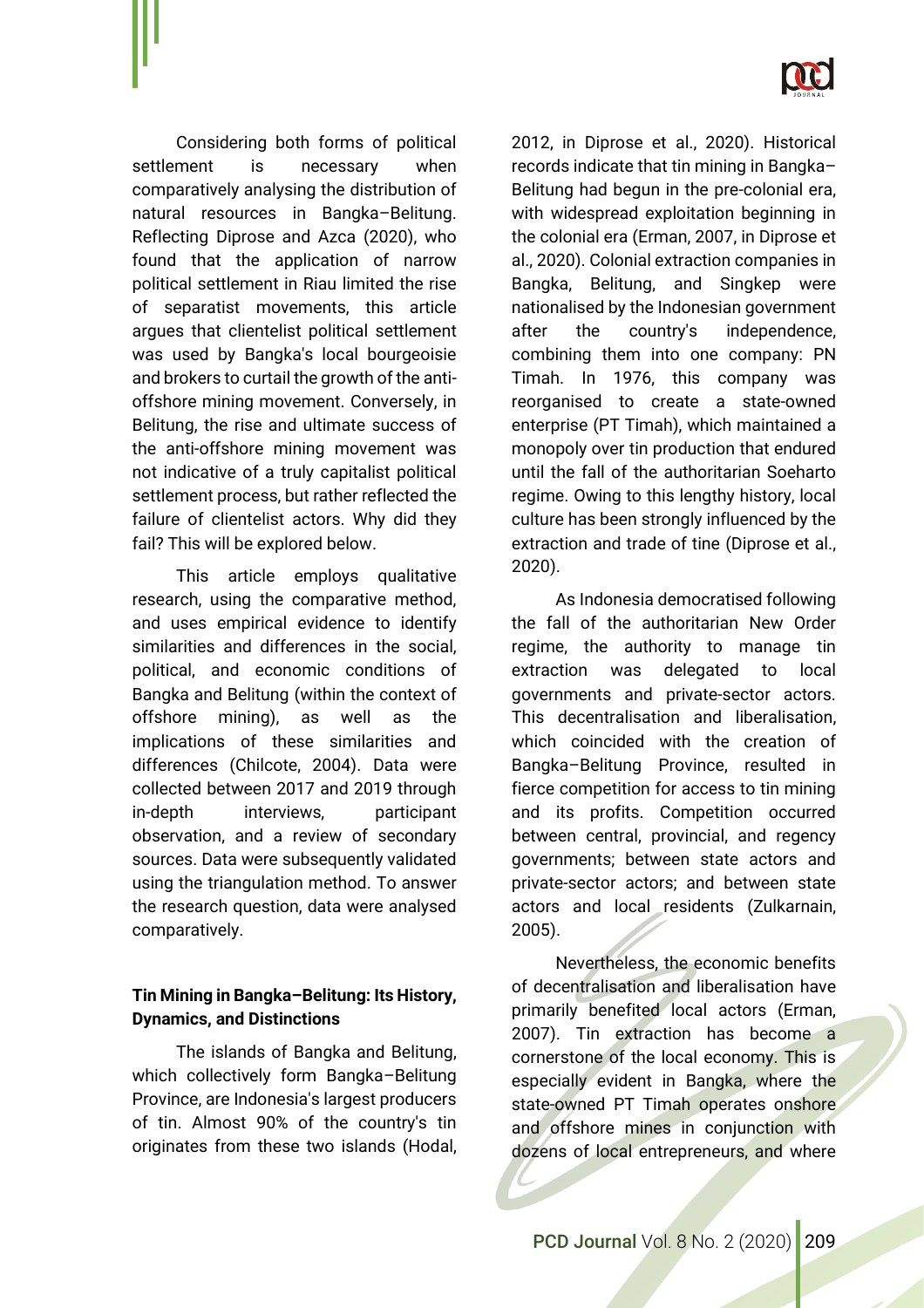

tin smelting furnaces are commonplace. Through taxes, royalties, and exports, tin extraction provides an important economic resource for local governments (Diprose et al., 2020). Indirect benefits are also evident; through their investment activities and their employment of local residents, tin extraction companies have contributed significantly to the provincial economy.

Unfortunately, however, excessive tin mining in Bangka–Belitung has significantly and deleteriously affected local society. Extraction's environmental impact reaches far beyond mines, being felt in the protected forests, rivers, and coasts of the province. At the same time, the aggressive—and even predatory mining economy has resulted in conflict between governments and communities, as well as between miners and non-miners (Erman, 2007). At the same time, smuggling and other black-market activities have proven problematic, and much of Bangka–Belitung's tin exports were mined illegally (interview with activist, December 2018). The rampant practice of illegal mining results in the loss of taxes and royalties, accelerates environmental degradation, promotes the exploitation of child and woman labour, and subjects miners to unsafe environments where workplace health and safety protocols are non-existent.

This discussion has shown that Bangka–Belitung has a long history of tin exploitation, and this has shaped the specific social, political, and economic conditions in which present-day mining occurs. At the same time, however, it is important to note the differences between Bangka and Belitung, which have distinct social, political, and economic conditions

that have affected residents' response to tin extraction.

The *first* key difference lies in the tensions between local residents and PT Timah. In the early 1990s, PT Timah withdrew from Belitung and ceased operations after announcing that the island's tin reserves had been depleted (Diprose et al., 2020). To ameliorate its financial situation, the company downsized most of its local employees (Erman, 2009) without paying adequate compensation. As a result, many of Belitung's residents suddenly lost their livelihood, and their financial difficulties disrupted the local economy. Tensions endured for decades in Belitung, and many local residents directed their hatred and anger at PT Timah (Diprose et al., 2020). In Bangka, meanwhile, tensions between PT Timah and local residents have been temporary and sporadic, occurring (for instance) when residents are driven by falling pepper and rubber prices to supplement their incomes by smuggling tin, thereby leaving them at risk of arrest and detention (Erman, 2007).

The second difference lies in the economic paradox of tin mining. In Belitung, rapid and rampant exploitation resulted in the industrial exploitation of tin deposits becoming economically unviable within ten years. Tin deposits available to artisanal miners were likewise limited (interview with a miner, 2018), and many lost their livelihoods and were forced to seek alternative employment. Tin collectors and sub-collectors, most of whom had access to more capital, migrated to the tourism and the oil palm sectors. Conversely, Bangka-an island three times the size of Belitung—had significantly larger tin deposits. Furthermore, exploitation has not been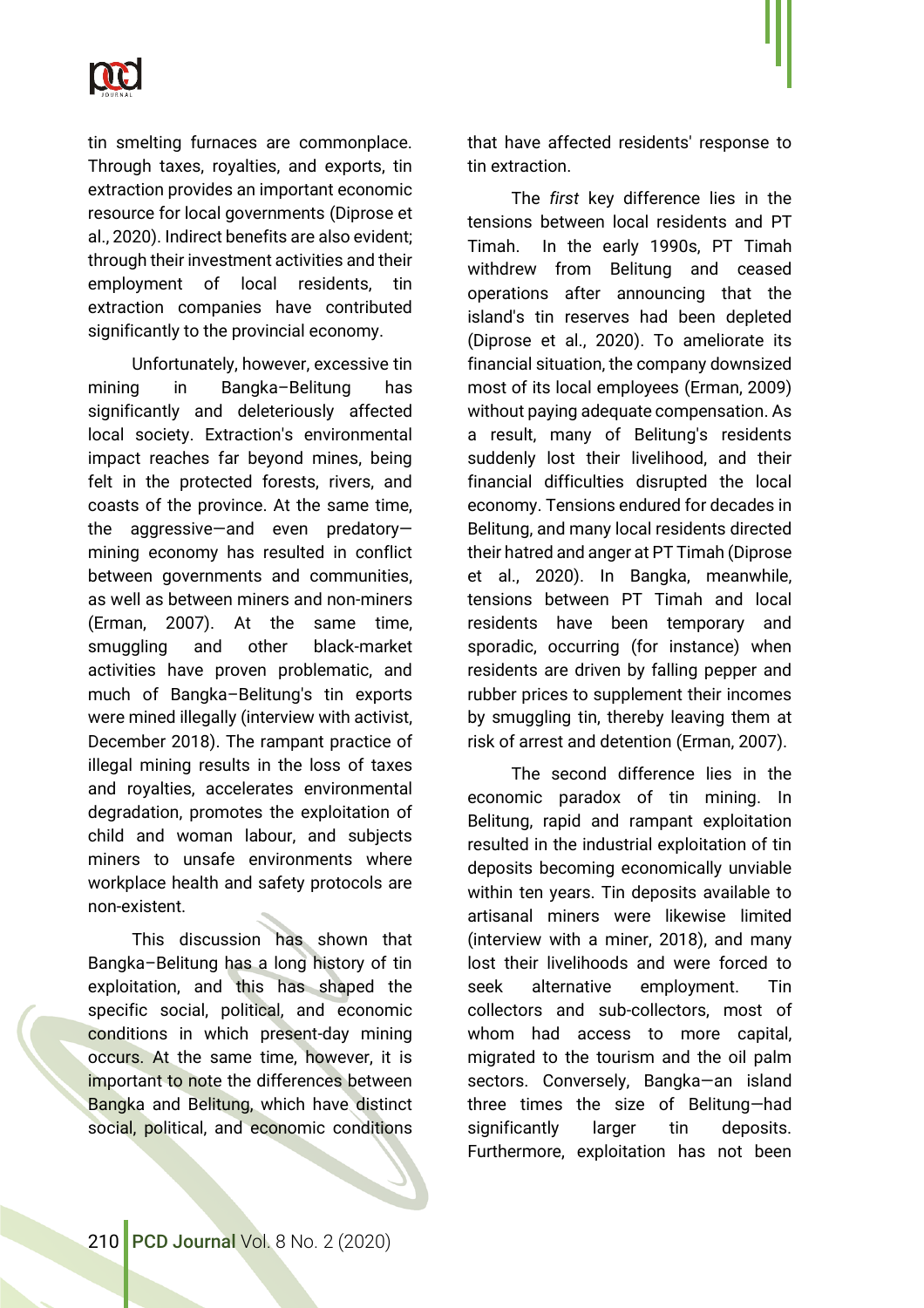

limited to onshore mining, but also involved offshore mining, which has developed rapidly and become a backbone of the industry. As a result, the people of Bangka have not faced the same economic paradox.

The third difference lies in the value chains of post-decentralisation tin exploitation. In Bangka, the Bangka Regency government rapidly seized the momentum of tin deregulation, issuing Local Bylaw No. 2 of 2001 regarding the Issuance of Tin Ore Export Permits and Tin Mining Permits for Local Residents and Local Bylaw No. 21 of 2001 regarding the Implementation of General Mining in Bangka Island. These bylaws stimulated the rise of dozens of local companies, employing approximately 130,000 people (formal employees and artisanal miners) in 2002; these companies were involved in both mining and export activities (Erman, 2009).

However, in June 2002, these export policies were cancelled by the Ministry of Trade, which required that all tin ore be smelted prior to export. This promoted the rise of new tin smelters in Bangka. Owing to their close association with the regent, local entrepreneurs had ready access to permits, and dozens of smelters had been constructed within a decade. These entrepreneurs, in conjunction with the regent, also found a way to sidestep export restrictions; the regent began issuing Permits for Inter-Local Trade (Surat Izin Perdagangan Antar Daerah, SIPAD). Although these permits were claimed to facilitate the smelting of tin in other parts of Indonesia, they were ultimately used to facilitate the smuggling of ore to foreign buyers (Erman, 2009). Through these processes, new businesses emerged that

concentrated on mining, smelting, trading, and exporting tin. The rapid and radical response of government officials, in conjunction with local entrepreneurs, resulted in the rapid maturation of the tin value chain in Bangka. This, in turn, stimulated the rise of a local bourgeoisie with significant capital, who worked in conjunction with politicians, officials, bureaucrats, and brokers to achieve a political settlement and prevent conflict.

Conversely, the Belitung Regency government did not issue any radical tin extraction policies immediately after the creation of Bangka–Belitung Province. As such, tin extraction and trade were handled predominantly by local actors (many of whom were working illegally), subcollectors (district-level brokers) and collectors (regency-level brokers). Collectors purchased and amassed tin from the sub-collectors underneath them, then sold this tin to their patrons.

Diprose et al. (2020) have shown that Bangka and Belitung have differed significantly in their response to demands for a sustainable value chain. Stakeholders in Bangka have ignored the Tin Working Group's demands for a sustainable value chain, for fear that such a chain would disrupt the established order. Stakeholders in Belitung, meanwhile, have been more open to sustainable mining discourses.

In conclusion, deep-rooted grudges against PT Timah, the paradoxes of the mining economy, and diverse value chains have all shaped the specific political opportunity structures in Bangka and Belitung. The aforementioned study by Diprose et al. (2020) has reinforced the argument that the islands' specific historical, socio-political, and economic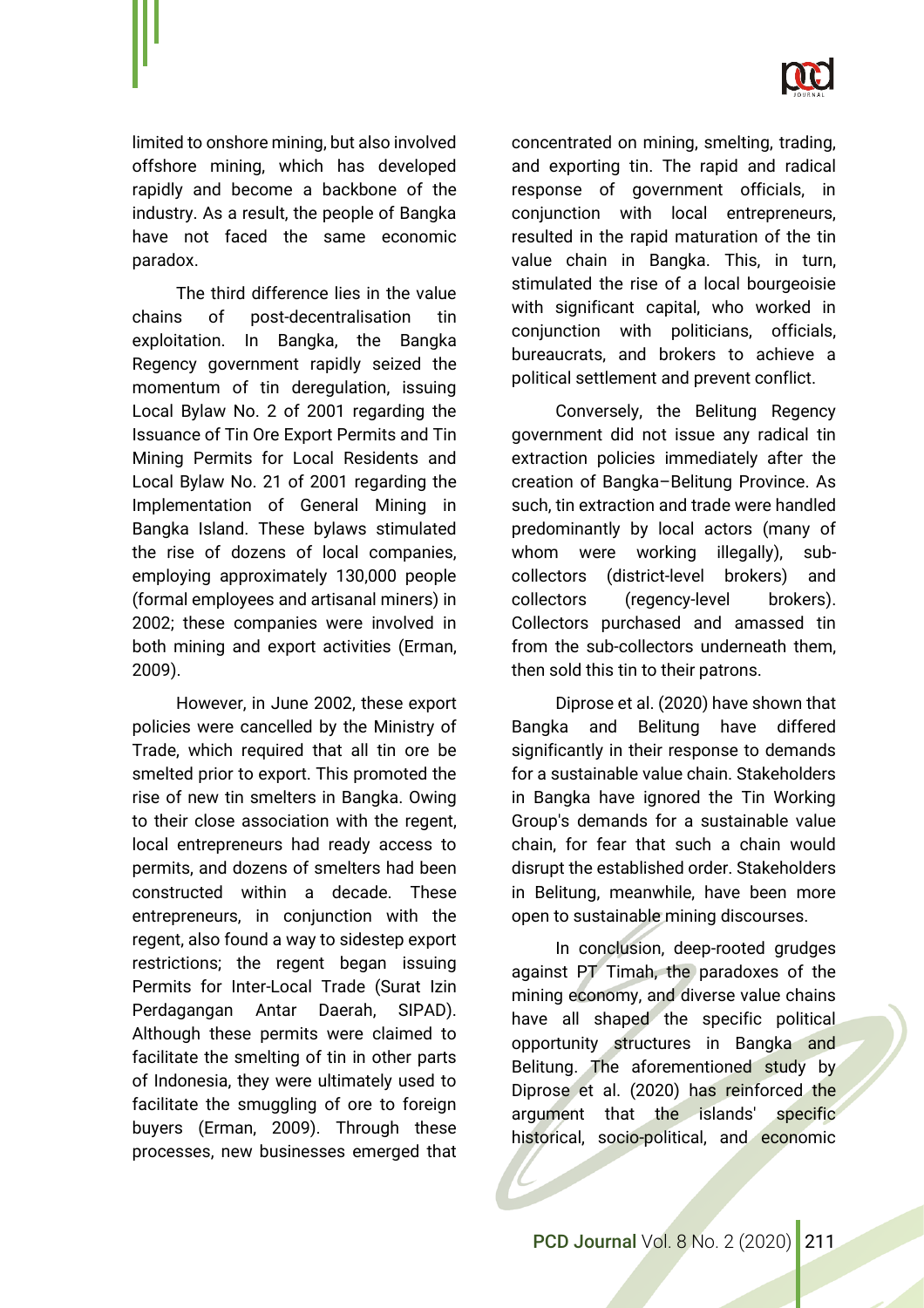

contexts have influenced how Bangka and Belitung have approached tin extraction.

This section has provided an introductory overview of the historical context and political/economic dynamics of tin extraction in Bangka–Belitung. These islands' different contexts have implications for local residents' response to offshore mining, resulting in the people of Belitung strongly opposing such mining and the people of Bangka accommodating it. In the following section, the author will provide a brief overview of the resistance in Belitung that has blocked (successfully, as of writing) plans to commence offshore mining. This will be contrasted with the experiences of Bangka, where resistance was sporadic and temporary, and ultimately where residents ultimately failed to block offshore mining.

## **Extensive Resistance to Offshore Tin Mining in Belitung**

Public opposition to offshore tin mining in East Belitung peaked with a 2,000-member demonstration, which was held in October 2016 on a beach across from a planned offshore mine. Uniquely, this demonstration not only involved a coalition of fishermen, tourism actors, local officials, students, and environmentalists, but was led by two regents: the regents of Belitung and East Belitung. Protestors demanded the withdrawal of suction vessels, $2$  and sought to ensure that Belitung's waters would remain free of offshore mining (Arumingtyas, October 2016).

This demonstration, however, did not occur in isolation; it was the culmination of a series of activities oriented towards blocking offshore mining in Belitung. Five years previously, the residents of Belitung had successfully blocked marine dredging intended to facilitate the construction of a tourism resort. Since 2016, large demonstrations had been interspersed with routine creative activities and discussions, as well as efforts to reach local and national media outlets. Using technology, including Facebook and WhatsApp groups, activists were able to frame and mobilise their issues online. At the same time, they allied themselves with local elites, holding demonstrations in front of the regency parliament and seeking audiences with parliamentarians and government officials (interview, 2018). In short, the anti-mining movement in East Belitung began in 2015, grew rapidly, and remains strong today.

Though Fishman (2017) argues that effective social movements most commonly originate from the financially disadvantaged and socio-culturally marginalised, this is not true in East Belitung. Many learned from the experiences of fishermen in Bangka, whose household incomes suffered significantly after the commencement of offshore mining. Before mining began, these fishermen had been able to catch 10 kilogrammes of fish less than a mile from the beach. After mining began, they sometimes had to travel thirty miles for a catch of the same size; this was significantly more dangerous and costly (Kumparan, 2018). Offshore mining was

<sup>2</sup> Vessels equipped with the technology necessary to remove underwater materials. In Bangka, such vessels are widely identified with offshore tin mining.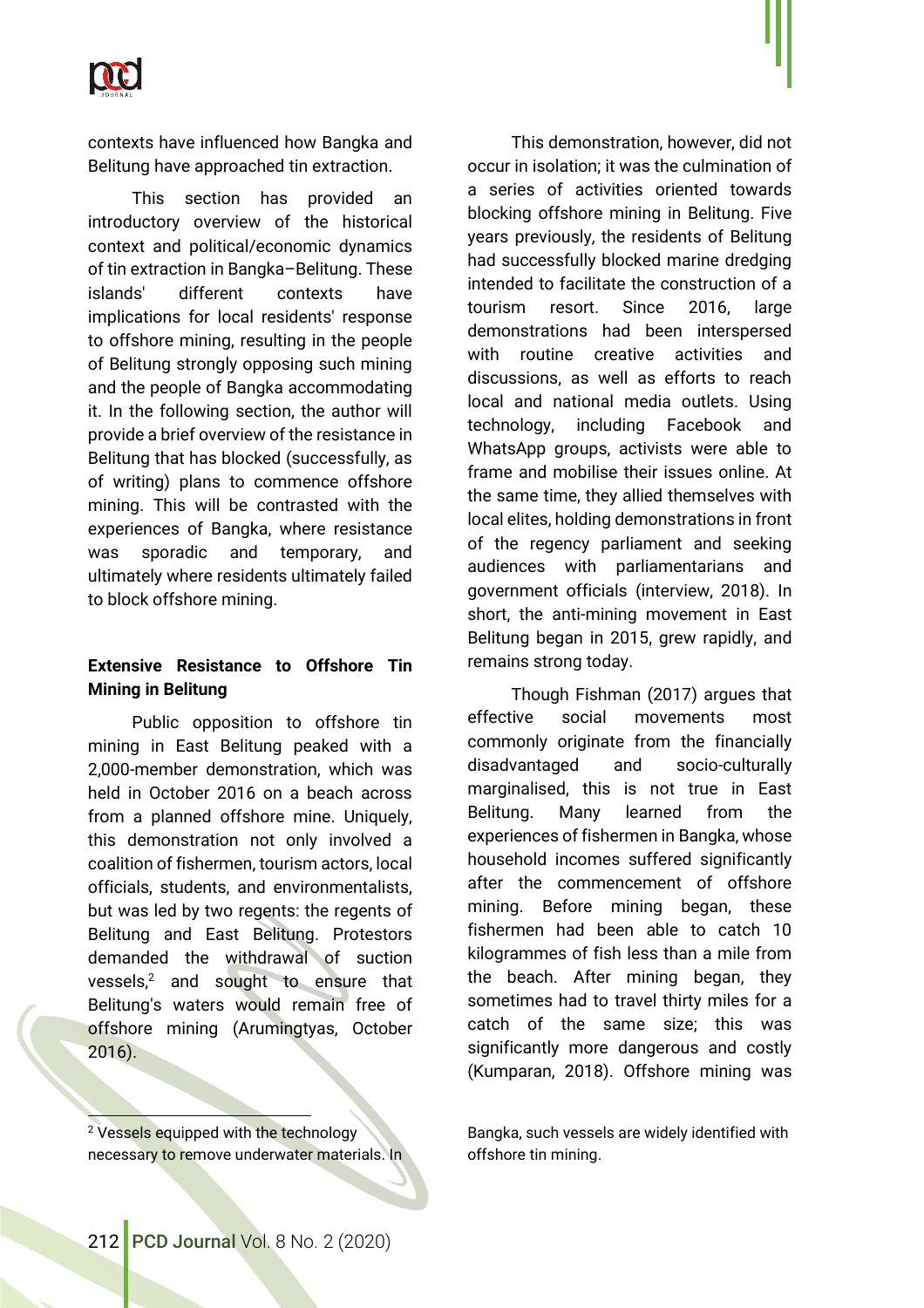

seen as causing water pollution, damaging coral, and killing sea life (Kumparan, October 2018). The empirical experiences of Bangka motivated the people of Belitung to promote conservation efforts, thereby protecting the oceans and all life contained within (interview with fisherman, 2018).

Conversely, the people of Bangka were slower and more varied in their response to offshore mining. Some protested; others were more accommodating. Residents' responses were influenced predominantly by their access to tin resources, rather than their concern for the environment. Those who resisted were predominantly fishermen, whose livelihoods were detrimentally affected by water pollution. Those who accepted offshore mining, meanwhile, were mainly fishermen who had become offshore miners (Erman, 2010).

# **Political Opportunity Structures in Bangka–Belitung: Similar Opportunity Structures, Different Effects**

Tarrow (1996) identifies three main approaches for analysing political opportunity structures: the policy approach, the movement approach, and the state approach. The first two approaches are used primarily in local-level analysis, while the third is most beneficial for international comparison. Seeking to understand how changing formal structures affect the specific dynamics and political opportunities of movements, this article employs a specific opportunity structure approach.

Tarrow's concept of political opportunity structures is not limited to formal structures. It also includes conflict structures and resource-providing alliances (Kriesi, 1991, in Tarrow, 1996), both concepts that significantly strengthen this article's analysis. Elite fragmentation, as well as movements' ability to exploit said fragmentation by establishing their own alliances, significantly influences their access to political channels and necessary resources. When such features are lacking, movements tend to be weaker.

This article's analysis uses three of the dimensions offered by Tarrow (1994): political access (open/closed), degree of elite entry fragmentation (fragmented/consolidated), and alliances with elites (existent/non-existent) (Heijden, 2006). These will be defined in detail below.

## **1. Political Access**

The fall of the authoritarian Soeharto regime marked a turning point in Indonesian history, being the beginning of the country's democratisation and the momentum for creating political access (Robison & Hadiz, 2004). Over time, Indonesians became increasingly able to provide input and voice their demands regarding national and sub-national policies (Wahlstrom, 2006). Political channels became increasingly open to collective action and civil society movements, which used these channels to promote media freedom and demand diversity in media ownership. At the same time, dozens of new political parties emerged, and thus Indonesian politics shifted from a three-party system to a multi-party one.

After decentralisation—at least until the passage of Law No. 3 of 2020—laws regarding local governments (including Law No. 22 of 1999; Law No. 32 of 2004; and Law No. 23 of 2014) and oil-and-gas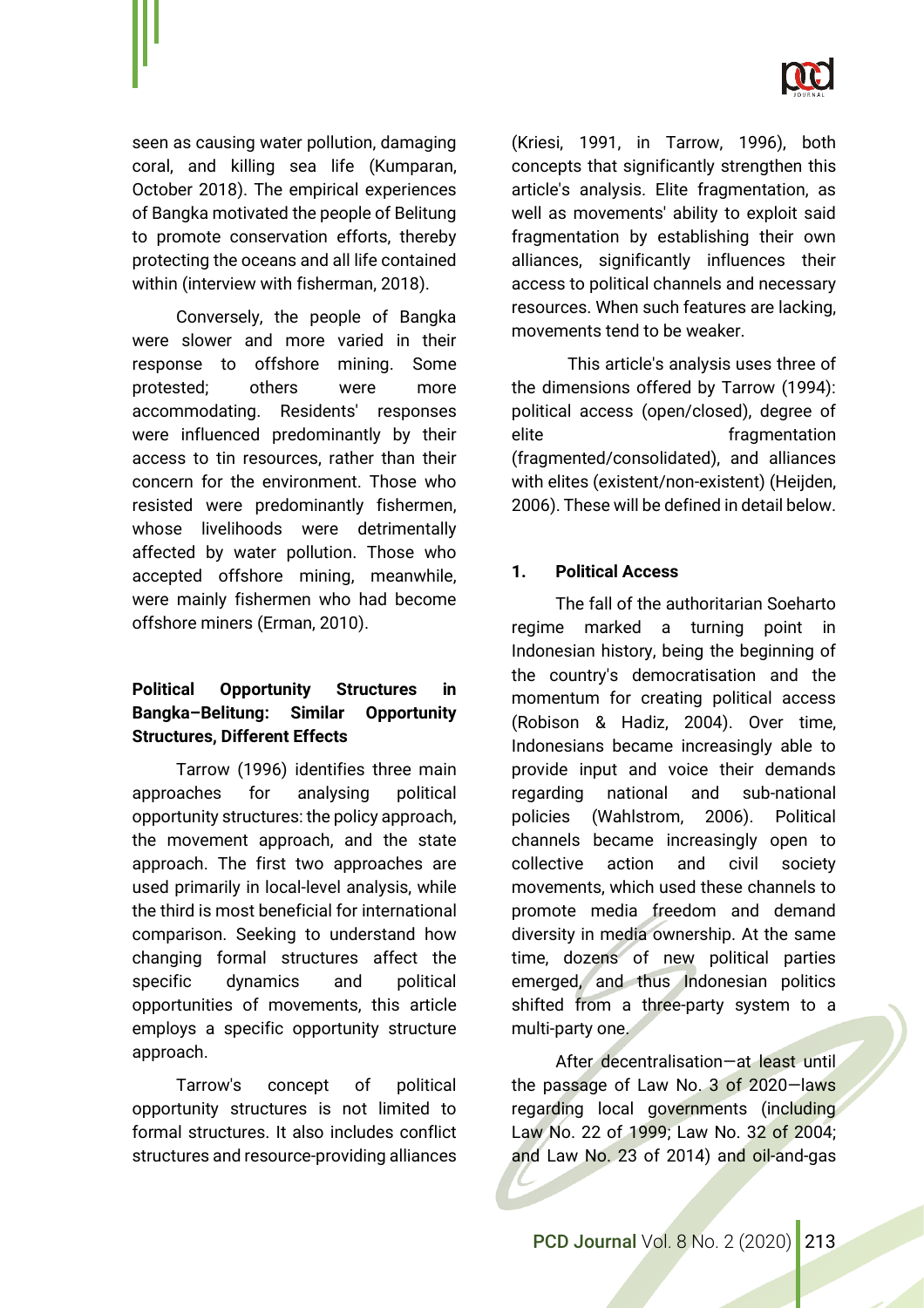

resources (Law No. 4 of 2009) provided local governments with the authority to issue and rescind mining permits. This decentralisation significantly transformed the dynamics of local governance, introducing a greater level of independence in the local arena.

Together with the local government's authority in mining matters, the availability of various political channels was a determinant factor in the success of the anti-offshore mining movement in East Belitung. Institutionalised resistance was activists' main channel, and demands were conveyed through such diverse strategies as dialogue with government officials, demonstrations, and media campaigns.

Activists first sought to create dialogue by attending public hearings at the provincial and regency-level parliaments. Second, they sought an audience with the regent; however, as the governor was the final authority in the matter, the regent could only issue a statement. Finally, activists reached out to Susi Pudjiastuti, the Minister of Marine Affairs and Fisheries, and established networks within the national government.

In analysing the political access dimension, it is necessary to consider the state's response to activists' demands. Scholars have identified two common strategies used by states when responding to popular pressure: repression and facilitation. Authoritarian states tend to employ repressive approaches, while democratic nations are normally more facilitatory (Tarrow, 1994). In the case of East Belitung, the regency and provincial governments both employed facilitatory approaches; however, they differed in their level of acceptance.

Also necessary when analysing the political access dimension is answering the question of whether states involve civil society associations as partners in political dialogue (Wahlstrom, 2006). It is apparent that, in the case of East Belitung, the regency and provincial governments were more open and accommodating in their response to civil society movements than in Bangka. Nevertheless, the provincial government still sought to convince the people of Belitung to accept offshore mining (interview with fisherman, December 2018).

Technology should also be considered as an analytical variable, given that technology contributes significantly to civil society movements' ability to effectively network with other movements and convey their demands to the media (Domaradzka, 2018). In the case of East Belitung, the anti-offshore mining movement benefited from technology in several ways. It provided activists with a medium for promoting their agendas, conveying their demands, and disseminating news, as well as access to databases and documents. Social media campaigns contributed significantly to their efforts to create and maintain solidarity amongst the people of Belitung, while online storage facilities and databases enabled them to effectively document their activities.

From this discussion, it may be concluded that open political access was a primary driver of the anti-offshore mining movement's success in East Belitung. Such political access was made possible by intermediation, through which activists were able to consolidate their demands (Heijden, 2006)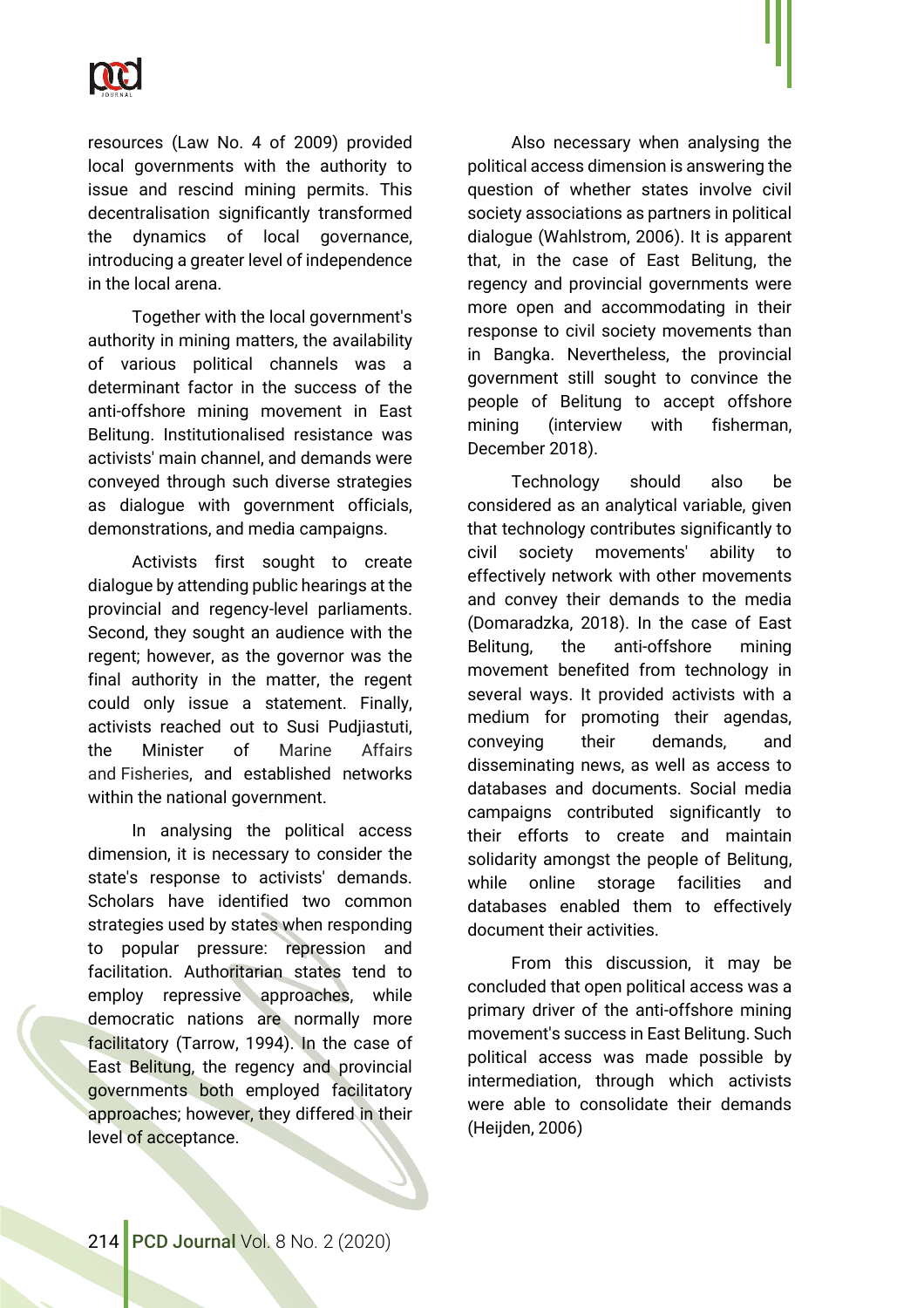

## **2. Elite Fragmentation**

It is important to remember that the concept of political opportunity structures, as offered by Tarrow (1996), is not limited to formal structures; it also includes the conflict structures that can be exploited by movements. Conflict can create opportunities, as elites may support movements (by providing resources and political access, for instance) to advance their own interests and undermine their opponents (Tarrow, 1996).

In Bangka–Belitung, elite fragmentation existed at different levels. Within the provincial government, there existed fragmentation between the executive and legislative branches. At the same time, there was conflict between provincial and regency governments. In 2017–2018, during the peak of the conflict, the Governor of Bangka–Belitung was a member of the Gerindra Party, while the speaker of the Bangka–Belitung Parliament was a member of the Democratic Party of Indonesia–Struggle (PDIP)—the leader of the opposition coalition. These parties' disputes were exacerbated by Indonesia's national dynamics, including the rising tensions that followed Jakarta's 2017 gubernatorial election and preceded the country's 2019 national election. The opposition coalition, led by PDIP, openly criticised the governor's policies regarding offshore mining. This coalition also provided activists with the political access they needed to voice their demands (interview with activist, December 2018).

Further fragmentation occurred between the provincial and regency governments. Law No. 23 of 2014 resulted in regency governments' authority in mining matters being divested to the provincial level. As such, offshore mining solely benefited the provincial government (by providing revenue). Regencies, meanwhile, lost both a significant source of revenue as well as a strategic interest in promoting mining. Individual officials, similarly, lost access to the personal profits that illegal mining and smuggling had provided (interview with activist, December 2018).

While the debate over offshore mining was reaching its apogee, Belitung was developing its tourism industry. This sector's interests were often opposed to those of the mining industry, to the point that the environmental degradation caused by offshore mining would prove disastrous to Belitung's efforts to develop a tourism economy. Many miners, who had longestablished mutualistic relationships with local politicians, had already diversified their interests and sought other livelihoods. As the result of regency governments' and local politicians' diminishing interest in mining Belitung, many opposed the provincial government by providing the anti-offshore mining movement with political access and resources, thereby facilitating activists' efforts to voice their demands.

The situation in Bangka, conversely, was different. Elite fragmentation was driven not by pro- and anti-mining discourses, but by questions of access (Erman, 2010). Such fragmentation was most tangible in the years following the fall of the New Order regime, when frictions emerged between parties/coalitions and levels of government (i.e. the provincial government vis-à-vis the Bangka Regency government). These elites allied themselves with entrepreneurs and local residents, thereby creating fragmentation within communities themselves. Lines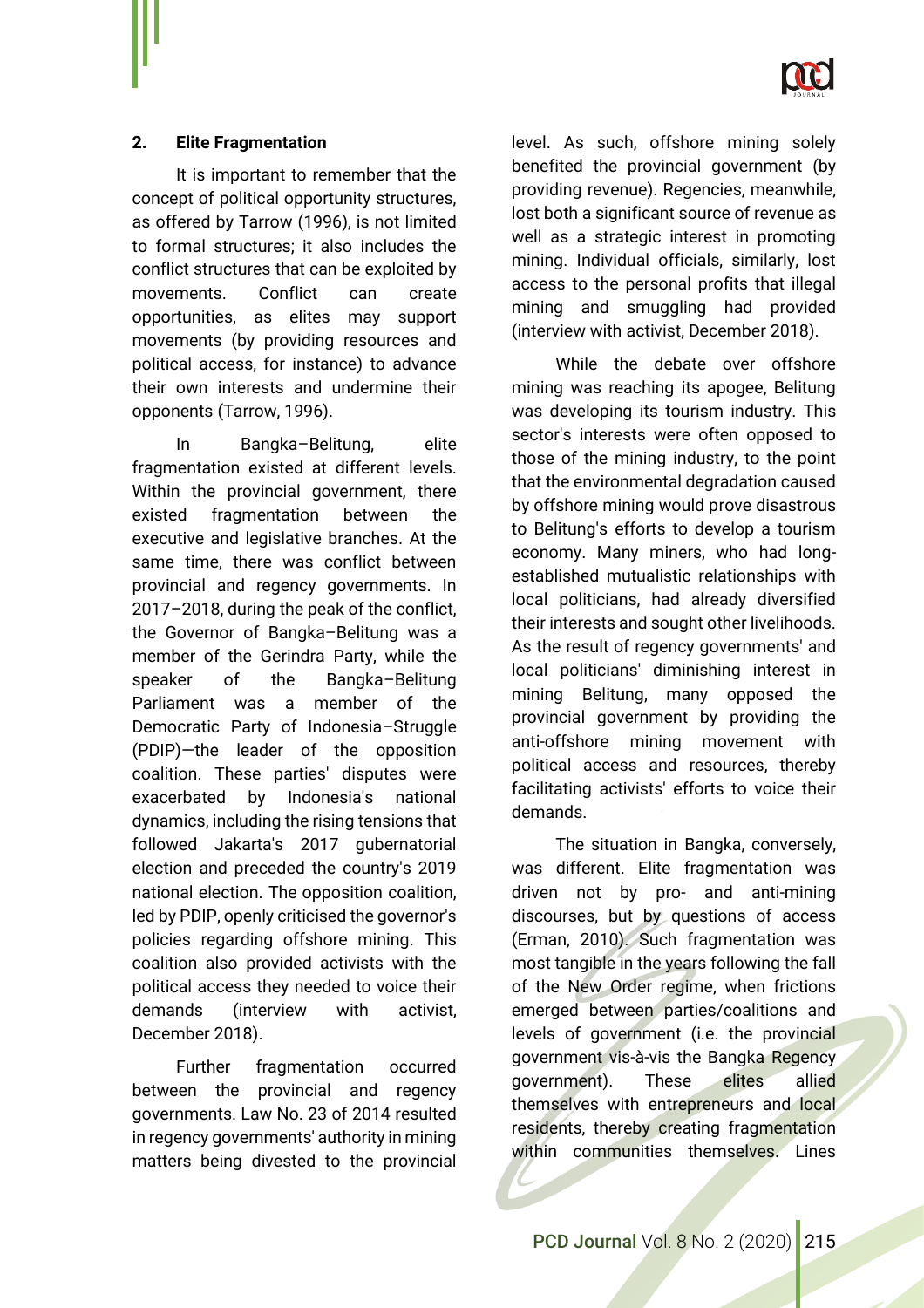

were drawn between miners with different political affiliations, as well as between miners and non-miners (Erman, 2010), without distinguishing between onshore and offshore mining. As no elites were against offshore mining, the anti-offshore mining movement had fewer opportunities to make themselves heard.

Based on the above, it may be concluded that the elites were fragmented on the issue of offshore mining in Belitung, but consolidated in Bangka.

## **3. Alliances with Influential Elites**

When politicians and civil society movements share an ideology, they are generally more receptive to establishing an alliance (Wahlstrom, 2006). During these alliances, politicians tend to provide movements with resources and spaces for articulating their demands. In Indonesia, such ideological interests are often secondary to pragmatic ones—i.e., rentseeking and voter support consolidation (Berenschot & Aspinall, 2019). In East Belitung, the anti-offshore mining movement was able to ally itself with several influential figures, including the Regents of Belitung and East Belitung, members of the East Belitung Parliament, members of the opposition (PDIP), the National Maritime Affairs and Fisheries Institution, and the Ministry of Maritime Affairs and Fisheries (interview with activist, December 2018).

Broadly speaking, elites contributed to the anti-offshore mining movement in East Belitung in three ways: providing resources to activists, creating spaces in which activists could convey their aspirations, and supporting activists' demands in formal decision-making

processes. As such, activists' alliances with political elites were foundational for activists' successful opposition to offshore. Activists' alliance with local regents is evidenced in three ways: their official statements of political support, their leadership of demonstrations, and their formal requests that the governor end all suction vessel operations (interview with activist, January 2019). PDIP—which formed the opposition—provided activists with space to voice their aspirations, and ensured that the Coastal and Small Islands Bylaw ultimately provided no space for offshore mining in Belitung. Through their alliance with the Ministry of Maritime Affairs and Fisheries, finally, activists were able to bring the issue of offshore mining to the national level, thereby drawing the attention of a broader range of stakeholders.

As stated by Berenschot and Aspinall (2019), most political elites are driven primarily by electoral interests; economic interests, though secondary, are also significant. Offshore mining was perceived as crucial, and thus it was a hot-button issue in Belitung's executive and legislative elections. Between 2016 and 2018, it was commonplace for politicians—both incumbents and their challengers—to openly reject offshore mining (interview with activist, December 2018). Politicians' electoral interests coincided with activists' goals, and this facilitated the establishment of alliances between them.

Conversely, the anti-offshore mining movement in Bangka was unable to ally itself with influential elites, as opposition to offshore mining was not seen as electorally significant. Rather, elites sought to establish alliances with miners and other supporters of offshore mining (interview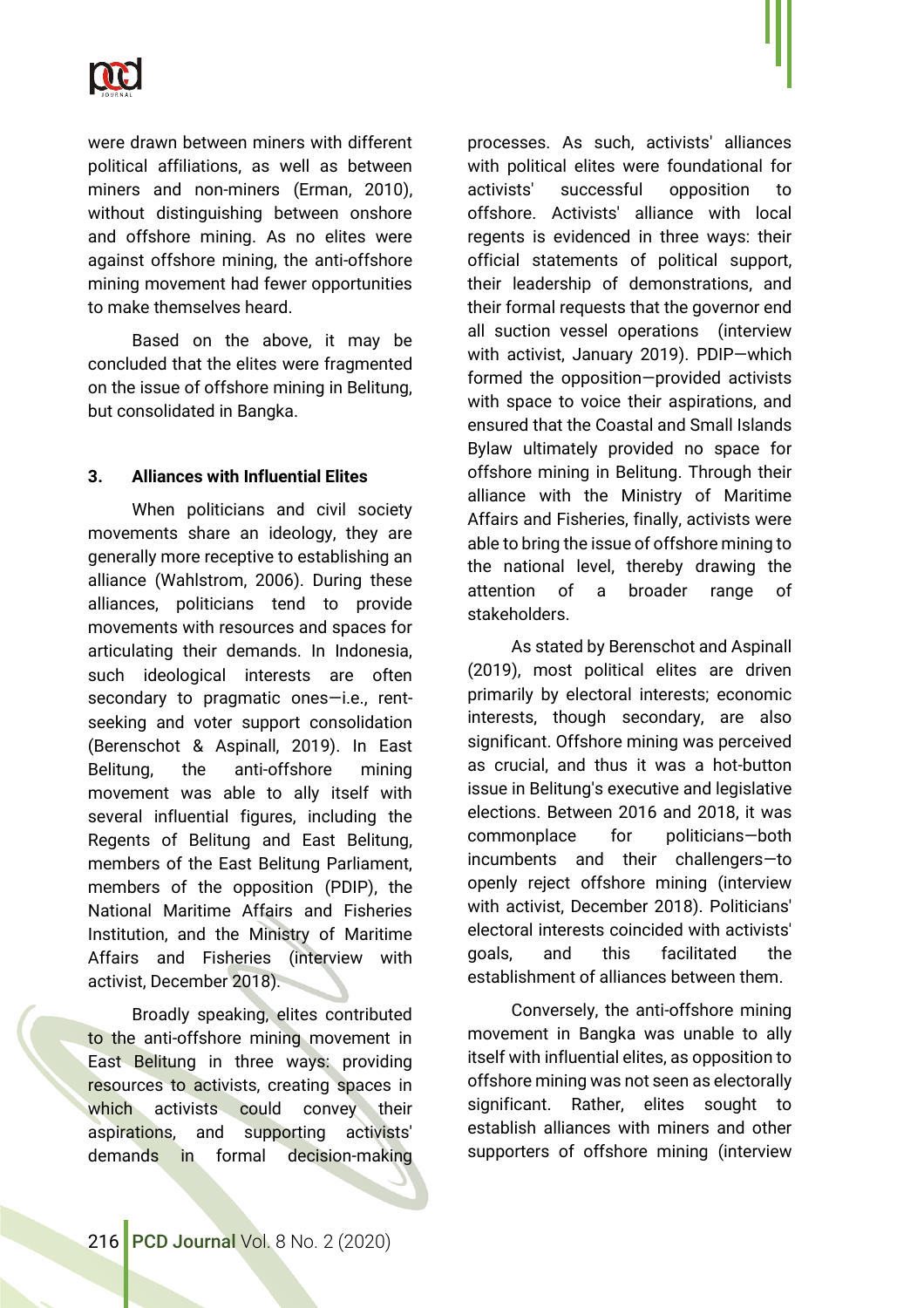

with activist, December 2018). It may thus be concluded that, while alliances with influential elites existed in Belitung, no such alliances were present in Bangka.

# **Clientelist Political Settlement in Extraction: Bangka's Success, Belitung's Failure**

Clientelist political settlement is characterised by the paternalistic distribution of political and economic resources, personal compliance mechanisms, and power being wielded by formal and non-formal institutions—often in violation of existing regulations. Clientelist political settlement does not concern itself with the legality and illegality, exclusivity and inclusivity, or justice and injustice of its approach. It prioritises solely the distribution of resources to ensure long-term political stability, as such stability is essential for business development (Khan, 2010).

The liberalisation and deregulation of tin in the early 2000s resulted in widespread political instability and fragmentation in Bangka, as diverse actors competed for access to the tin market and its profits (Erman, 2009). The national government competed with local governments; the provincial government competed with regency governments; governments at all levels competed with communities; and private-sector actors competed with communities (Zulkarnain, 2005). During this period, actors used diverse regulations to legitimise their own interests, and thus all coalitions had to involve government agencies (as those with regulatory authority). The concepts of legality and illegality, thus, were produced

within this context of continued contestation (Erman, 2008).

Ultimately, two coalitions dominated public discourse. The first consisted of the Governor of Bangka–Belitung, two political parties (Golkar and the United Development Party), and PT Timah. The second, meanwhile, consisted of the Regent of Bangka, PDIP (which included in its ranks many entrepreneurs of Chinese heritage), the Bangka–Belitung Police, and Hendri Lie's tin conglomerate (Erman, 2007). Each coalition had expansive networks, ranging from the highest to the lowest levels. After Bangka was divided into five regencies, and after authority was divested to local governments through Law No. 4 of 2009, these coalitions fragmented into smaller, stabler ones. Although these coalitions' specific actors changed rapidly, the local bourgeoisie consistently wielded power.

The local bourgeoisie, enriched by the tin sector, were able to coordinate politicians, bureaucrats, and officials from the national to the regency level. Their business networks reached into the transportation, plantation, and accommodation industries; one tin entrepreneur even owned an airline. These entrepreneurs formed a shadow state, one capable of controlling formal institutions, co-opting local communities to ensure their loyalty, and curtail anti-mining activism through clientelist political settlement practices (Erman, 2007).

Even as elites advocated settlement mechanisms that benefited all involved, many in the community remained passive, acting only as the clients of specific patrons. Many sought to maximise their profit, without distinguishing between onshore and offshore mining. As such,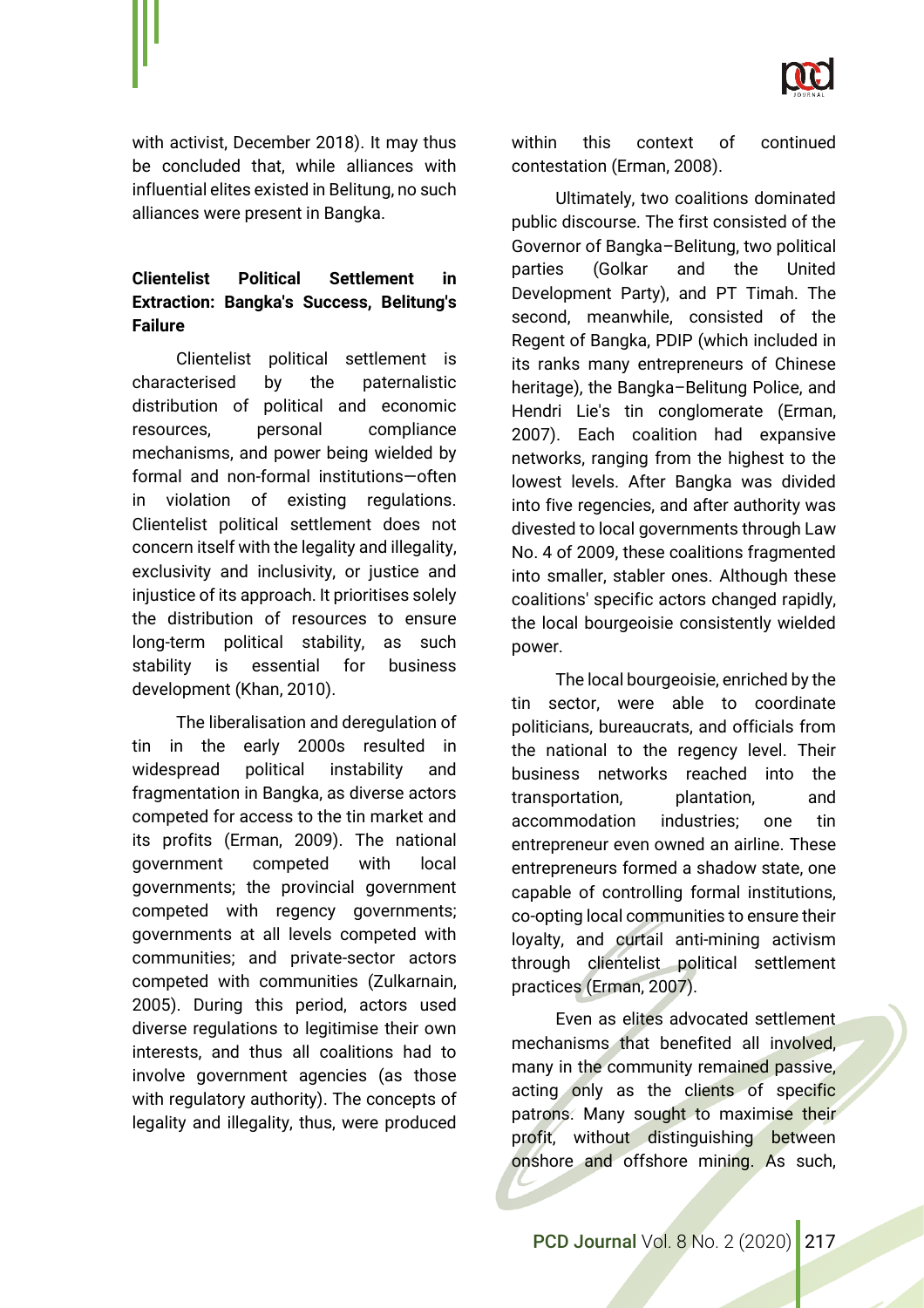

elites did not concern themselves with changing communities' minds or attempting other settlement approaches. Several mechanisms were used: providing legal protection, providing mining area, and purchasing tin (both legal and illegal) from miners. Patrons also provided social assistance to local residents who lived in poverty (Erman, 2007; Erman, 2010).

The clientelist political settlement practiced in Bangka in the 2000s strongly affected the island's dynamics in subsequent years. Clientelist mechanisms, characterised as exclusive, spoils-driven, and personalised, were again used to control discourse over offshore mining. Again, local communities were co-opted. They were included in the tin value chain, permitted to operate in the area, provided capital loans, and involved in the sale of tin—both legal and illegal (Erman, 2007). Such paternalism divided communities, stemming the rise of consolidated opposition to offshore mining activities. Those movements that did emerge were unorganised, sporadic, and temporary, and thus failed (in many cases) to ensure their demands were heard by the government.

While the local bourgeoisie in Bangka successfully blocked resistance by coopting local communities, such clientelism was ineffective in Belitung. The failure of clientelist political settlement in Belitung may be attributed to three factors: the absence of local bourgeoisie, the strength of environmental issues, and the rise of tourism as an alternative revenue source.

#### **1. The Absence of Local Bourgeoisie**

As in Bangka, the tin collectors of Belitung attempted to achieve political settlement by providing legal protection, ensuring access to mining areas, and purchasing tin ore. However, they lacked the power, capital, and networks of their peers in Bangka; Belitung's largest collector was still a client of a collector in Bangka. At this point, it is important to note that the tin trade in Bangka–Belitung follows a clan model. Each clan consists of miners at the bottom, who sell their tin to sub-collectors (at the sub-district level); above these subcollectors are collectors (at the regency level), smelter owners, and exporters. Relationships are paternalistic, with those higher in the hierarchy being the patrons of those below them (Nugraha, 2020). For further detail, see Chart 1 below.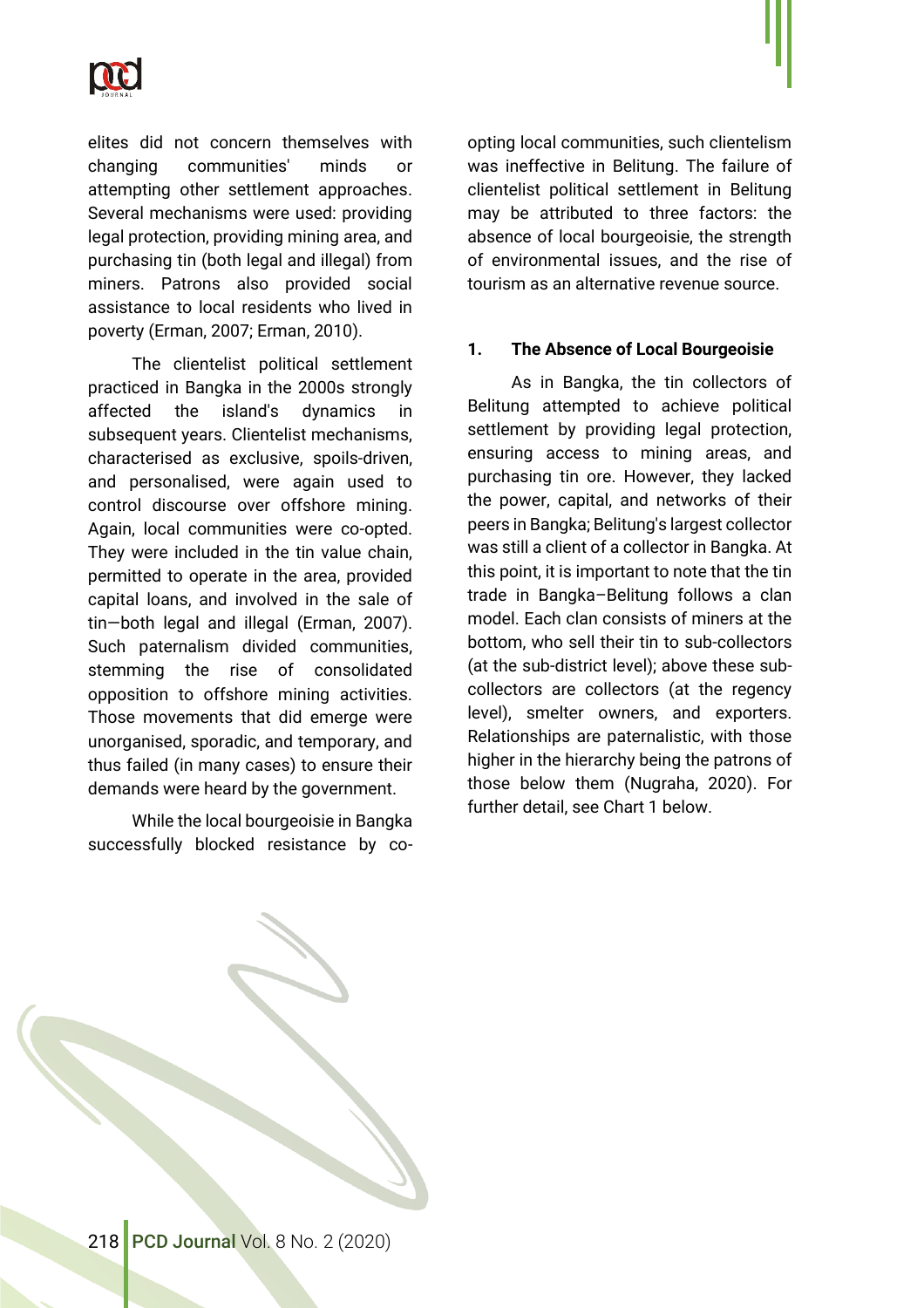



**Figure 1. The Clan Model in Bangka-Belitung**

## *Source: Author's Analysis (2021)*

In Bangka, these business relationships are mature and built on a foundation of loyalty. Such loyalty is lacking in Belitung. Miners and subcollectors are willing to sell to whichever collector offers the best price. Weak business ties, consequently, the bourgeoisie in Belitung were unable to coopt local communities or curb anti-mining activities.

## **2. Environmental Issues: A Means for Consolidation**

Environmental issues were broadly used by activists in Belitung to justify their opposition to offshore mining. In doing so, they gained access to transnational actors with an interest in promoting sustainable and environmentally friendly extraction techniques (Diprose, et al., 2020). As an issue, "the environment" is universal, and thus able to attract the participation and support of people with diverse interests including those whose livelihoods were not directly affected by offshore mining—such as fishermen and tourism actors (Sholihin, 2019). The following paragraph provides an example of how activists mobilise public support by voicing environmental issues on a local talk show.

> *Onshore mining is damaging, but the rehabilitation process is not nearly as complicated as offshore mining. Onshore mines can be repurposed, used as new economic resources. But at sea, after the damage has been done, it will last for hundreds of years. The seas cannot be used after being mined* (People's Forum against Offshore Mining, 2018)

In such environmental messages, humanity and nature are positioned as two elements of a single whole. When humans harm nature, they will inexorably be affected as well. This may not be immediate; the consequences of human action may only be felt years or decades in the future (Dewi, 2015). Such arguments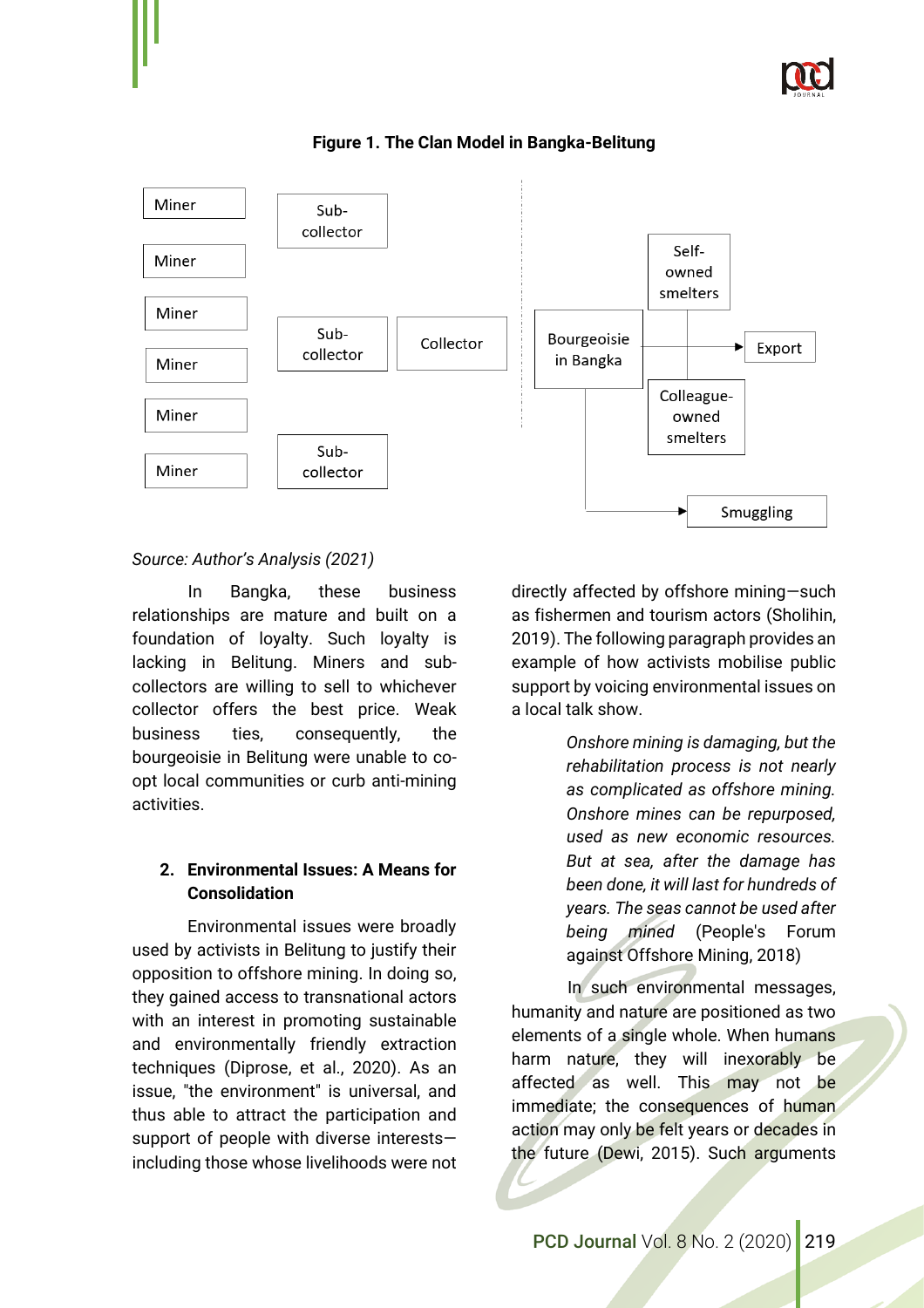

were repeatedly voiced by activists to strengthen their anti-offshore mining message (interview with activist, December 2018).

Buttressing their arguments, activists regularly urged residents to "learn from Bangka's experiences" with offshore mining and the pollution it caused (Kumparan, October 2018). As further empirical evidence of mining's long-term effects, activists noted that Belitung's widespread flooding in 2017 could be traced to its history of tin mining (detik.com, July 2017). Through such environmental messages, activists were able to mobilise the people of Belitung against offshore mining, thereby countering the local bourgeoisie's attempt at clientelist political settlement (Sholihin, 2019).

## **3. The Rise of Tourism as an Alternative Economic Resource**

Inexorably tied with Belitung's tourism industry is *Laskar Pelangi*, a 2008 film adapted from the novel of the same name by Andrea Hirata (a Belitung-born author), which showcased the beauty of the island's beaches even as it explored the issue of social marginalisation. Within four years of the film's release, the tourism industry had grown rapidly, drawing the attention of the local government, private sector, and communities. The national government even included Belitung in its strategic tourism-development program, "Ten New Balis" (Sholihin, 2019)

This rapid and massive response shows that tourism was quickly accepted as a new industry, one unexpected in a region with a lengthy history of tin mining. Its actors quickly imagined a new form of welfare, one that involved not the mining sector but the tourism industry. They recognised that Belitung's natural beauty, particularly its coasts, would be central to developing tourism in the island. As such, they sought to protect Belitung's coasts from the environmental consequences of offshore mining. As one tourism actor, who had also been involved in the anti-mining movement, explained:

> *Don't say that tourism and mining can occur simultaneously. Look at Bangka. Has its tourism industry developed? Belitung… I'm active in the tourism sector, and [in the future] my great-grandchildren could become involved in tourism. What about mining? After the tin is gone, it's over* (local tourism entrepreneur, December 2018)*.*

The above statement implies that offshore mining and (maritime) tourism have contradictory goals. The people of Belitung, disenchanted with tin mining, had identified tourism as having significant potential, and they thus chose to prioritise the development of the sector over further tin exploitation (Sholihin, 2019). This was a third reason for the failure of clientelist political settlement in Belitung.

#### **Discussion and Conclusion**

The above analysis has produced arguments that, in conjunction, answer this article's research question: "Why did the anti-offshore mining movement fail in Bangka, but succeed in East Belitung?" Evidence has shown that, in the extractive industries, political opportunity structures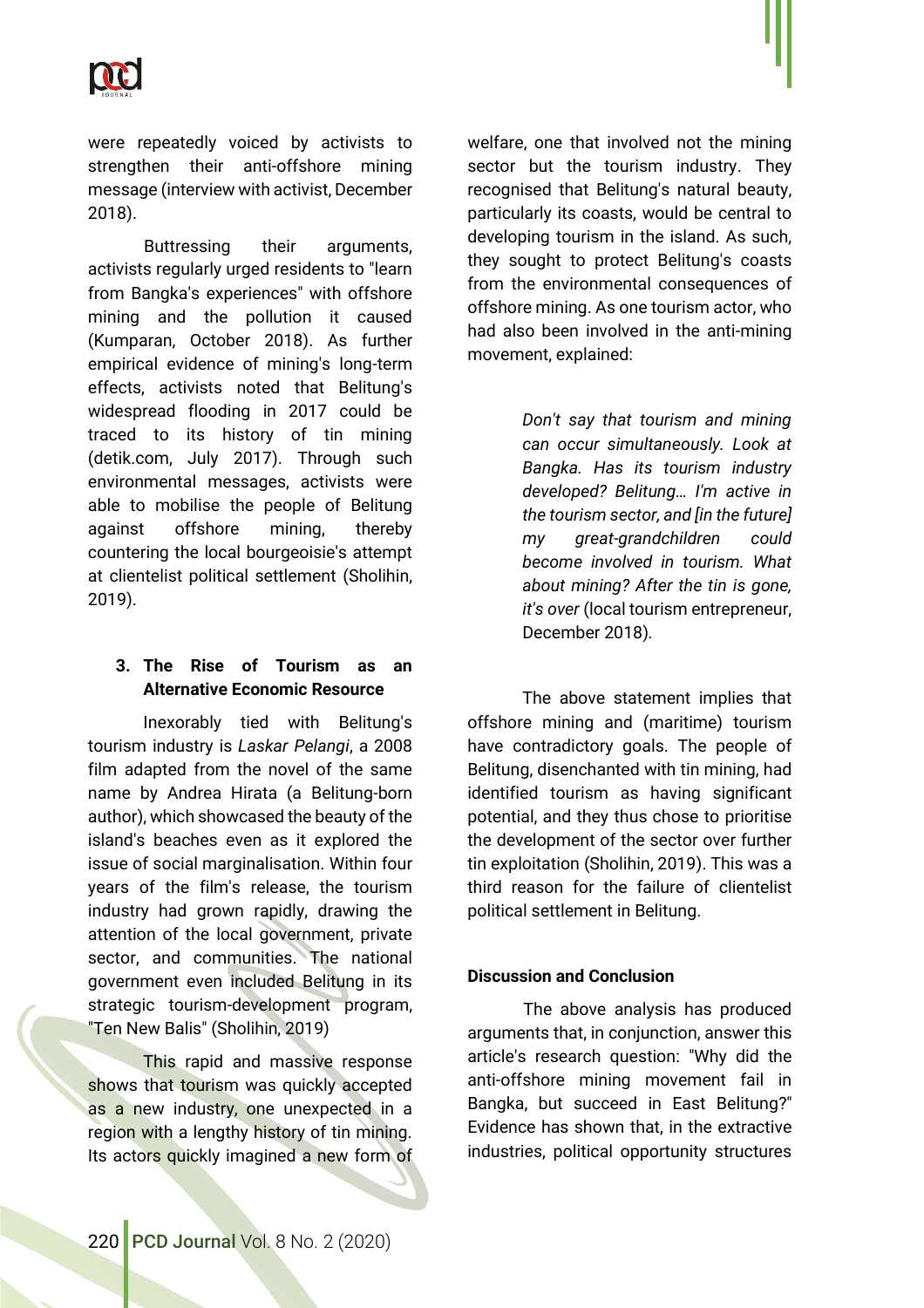

and settlements are closely intertwined with historical factors as well as local economic and political dynamics. Environmental issues, long recognised as an external factor, likewise have local dimensions that influence political opportunity structures and settlements—at least to some extent.

This article's greatest contribution to the literature on political opportunity structures in Indonesia lies in its application of the concepts offered by Tarrow (1996) to identify similarities and differences at the sub-national level. This comparative study has found that Bangka and Belitung both provide open political access (to formal structures), but differ in their elite fragmentation (conflict structures) and movements' ability to ally themselves with influential elites.

Approaches that focus solely on formal structures, emphasising open political access, are insufficiently refined for unitary republics such as Indonesia. When the highest authority lies with the central government, local governments lack the power to transform public demands into policy. Using the political channels made available through Indonesia's decentralisation, the people of Belitung and Bangka enjoyed the same political access in voicing their demands. However, the level of acceptance varied; the provincial government was seen as more receptive to the demands of Belitung than those of Bangka.

Combining such a formal approach with one that recognises conflict structures and alliances with influential elites, meanwhile, offers a ready means of understanding how these factors influence movements' success. As Indonesia has decentralised, the political and economic dimensions of its local governments have diverged, a condition shaped by variations in the socio-political configurations of the country's different provinces and regencies. In the case of Bangka–Belitung, these socio-political configurations coincided with geographic separateness, thereby exacerbating elite fragmentation while simultaneously facilitating alliances. Below, Table 1 summarises this study's findings of political opportunity structures at the sub-national level.

| <b>Bangka</b> | <b>Belitung</b> |
|---------------|-----------------|
| Open          | Open            |
| Consolidated  | Fragmented      |
| Not present   | Present         |
|               |                 |

#### **Table 1. Different Dimensions of POS, Bangka and Belitung**

*Source: Author's analysis (2021)*

Next, this comparative study of Bangka and Belitung has explored why elites' clientelist political settlement succeeded in one place but failed elsewhere, as well as the implications of this finding for the development of democracy in Indonesia. Just as narrow political settlement successfully curbed conflict and separatism in Riau (Diprose & Azca, 2020), clientelist political settlement-using both legal and illegal means, with personal and exclusive mechanisms—was effective in safeguarding the extractive industry in Bangka. This study has shown that the skill of tin brokers and collectors (collectively,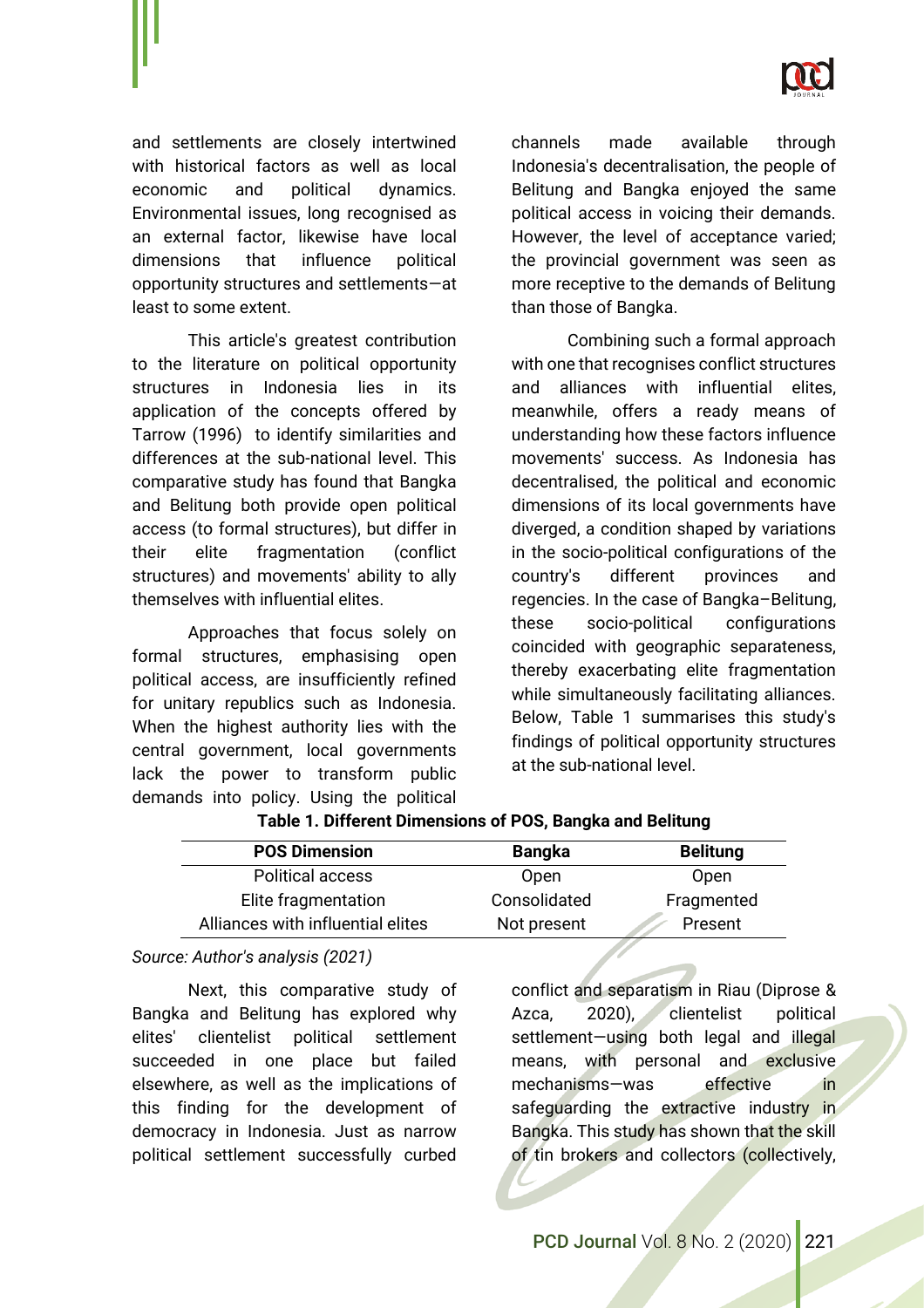

the local bourgeoisie) was a determinant factor in the success and failure of political settlement. In Bangka, the local bourgeoisie successfully blocked opposition to offshore mining. Conversely, in Belitung, the local bourgeoisie were unable to effectively use clientelist political settlement to curtail conflict in East Belitung.

Elites' limited skill was far from the only factor, however, Economic and environmental factors also contributed to the failure of clientelist political settlement in Belitung. The strength of environmental issues, in conjunction with the diversification of the local economy, resulted in offshore tin mining being dismissed. Table 2 summarises this article's findings regarding the dynamics of political settlement in Bangka–Belitung

| Table 2. Clientelist Political Settlement: Successful in Bangka, Unsuccessful in Belitung |  |  |
|-------------------------------------------------------------------------------------------|--|--|
|-------------------------------------------------------------------------------------------|--|--|

| <b>Contributing Factor</b>  | <b>Bangka</b> | <b>Belitung</b> | <b>Implication</b>                      |
|-----------------------------|---------------|-----------------|-----------------------------------------|
| Local Bourgeoisie           | Successful    | Failed          | <b>Failure of Clientelist Political</b> |
|                             |               |                 | Settlement in Belitung                  |
| <b>Environmental Issues</b> | Weak          | Strong          | <b>Failure of Clientelist Political</b> |
|                             |               |                 | Settlement in Belitung                  |
| New Economic                | Not present   | Present         | <b>Failure of Clientelist Political</b> |
| Resources                   |               |                 | Settlement in Belitung                  |

#### *Source: Author's Analysis (2021)*

Although clientelist political settlement can help manage conflict, it does not address its substance. In Bangka, although resistance to offshore mining was neither extensive nor institutionalised, the root of the conflict—the contestation between the mining and fishing industries went unresolved. Sporadic resistance, primarily involving individuals whose livelihoods depended on fishing, has continued. It is possible that, with an appropriate trigger, such sporadic resistance could develop into a broader movement.

Finally, as shown by the case of Bangka–Belitung, clientelist political

settlement can reduce conflict. At the same time, however, this practice restricts civil society movements, thereby fettering democratic development. As such, it would be better to employ a capitalist approach to political settlement (Khan, 2010), one characterised by legal, impersonal, and inclusive mechanisms. This is necessary to ensure that, in the extractive industry, political settlement does not only further the interests of local elites, but also those of the general public. In this manner, public participation in policymaking would increase, thereby positively contributing to the development of Indonesian democracy.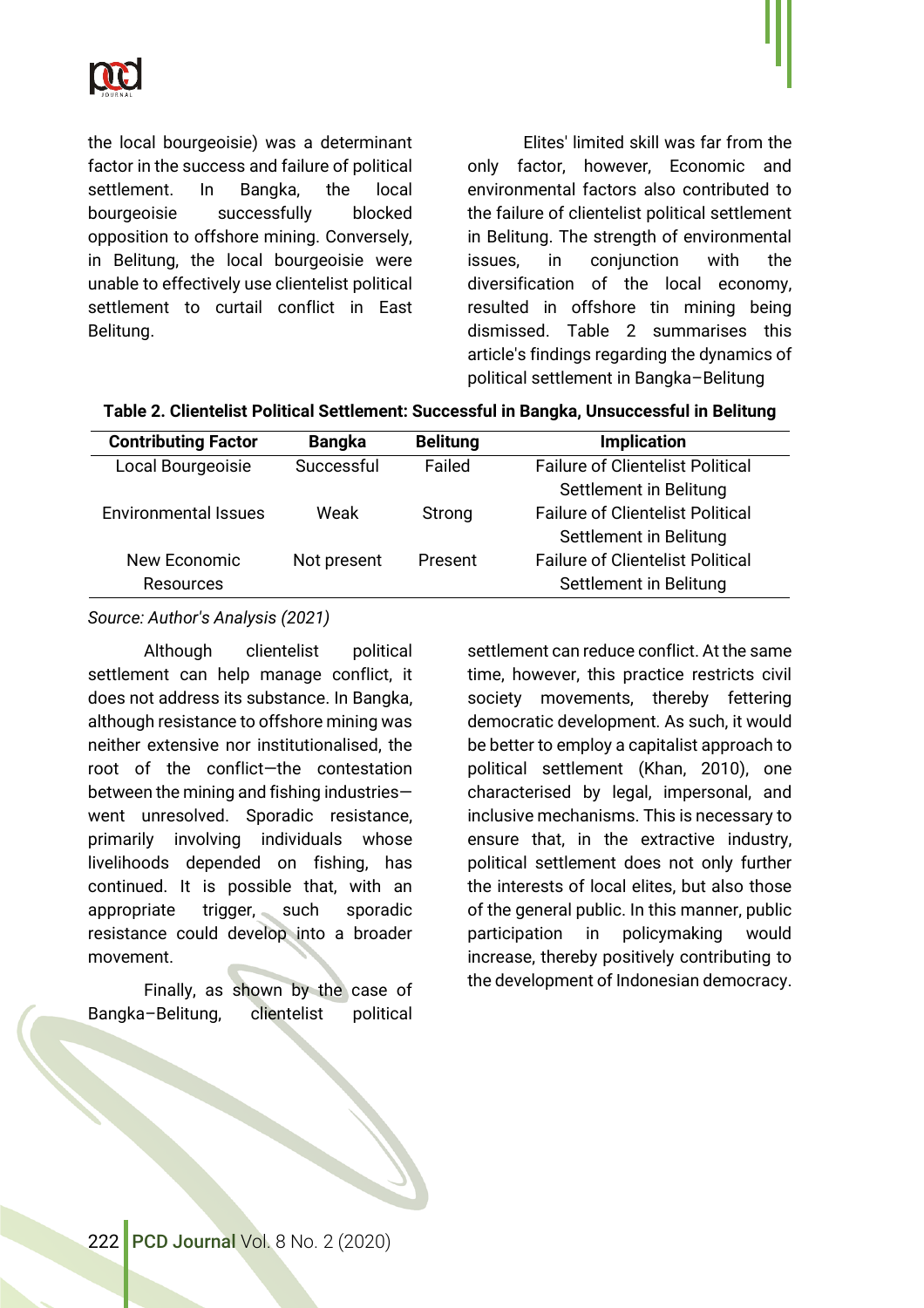

#### **References**

- Aspinall, E. (2011). Democratization and ethnic politics in Indonesia: nine theses. *Journal of East Asian Studies, 11*(2): 289–319. DOI: 10.1017/S1598240800007190.
- Aspinall, E., & Klinken, G. v. (2011). *The state and illegality in Indonesia.* Leiden: KITLV Press.
- Berenschot, W., & Aspinall, E. (2019). *Democracy for sale: pemilihan umum, klientelisme dan negara di Indonesia*. Jakarta: Yayasan Pustaka Obor Indonesia.
- Chilcote, R. H. (2004). *Teori perbandingan politik: penelusuran paradigma*. Jakarta: Raja Grafindo Persada.
- Clayton, D. M. (2018). Black Lives Matter and the Civil Rights Movement: a comparative analysis of two social movements in the United States. *Journal of Black Studies, 49*(5): 1–33. DOI: 10.1177/0021934718764099.
- Dewi, S. (2015). *Ekofenomenologi: mengurai diesekuilibrium relasi manusia dengan alam.* Jakarta: Marjin Kiri.
- Della Porta, D. (2013). Democracy and social movements*. The Wiley-Blackwell Encyclopedia of Social and Political Movements.* Oxford: Blackwell Publishing. DOI: 10.1002/9780470674871.wbespm065.
- Diprose, R. (2008). Passing on the challenges or prescribing better management of diversity? Decentralization, power sharing and conflict dynamics in Central Sulawesi, Indonesia. *Conflict, Security & Development, 8*(4): 393–425. DOI: 10.1080/14678800802539291.
- Diprose, R. & Azca, M. N. (2020). Conflict management in Indonesia's post-authoritarian democracy: resource contestation, power dynamics and brokerage. *Conflict, Security and Development, 20*(1): 191–221. DOI: 10.1080/14678802.2019.1705074.
- Diprose, R., Kurniawan, N. I., Macdonald, K., & Winanti, P. S. (2020). Regulating sustainable minerals in electronics supply chains: local power struggle and the hidden costs of global supply chain governance. *Review of International Political Economy,* 1–27. DOI: 10.1080/09692290.2020.1814844.
- Domaradzka, A. (2018). Urban social movements and the right to the city: an introduction to the special issue on urban mobilization. *Voluntas, 29*: 607–620. DOI: 10.1007/s11266- 018-0030-y.
- Eisinger, P. (1973). The condition of protest behavior in American cities. *American Political Science Review, 67*(1): 11–28. DOI: 10.2307/1958525.
- Erman, E. (2007). Deregulasi tata niaga timah dan pembuatan negara bayangan lokal: studi kasus Bangka. In G. v. Klinken (ed.), *Politik Lokal di Indonesia.* Jakarta: Yayasan Obor Indonesia.
- Erman, E. (2009). *Dari pembentukan kampung ke perkara gelap: menguak sejarah timah Bangka–Belitung,* Yogyakarta: Ombak.
- Erman, E. (2008). Rethinking legal and illegal economy: A case study of tin mining in Bangka Island. *Southeast Asia: History and Culture, 37*: 91–111. DOI: 10.5512/sea.2008.37\_91.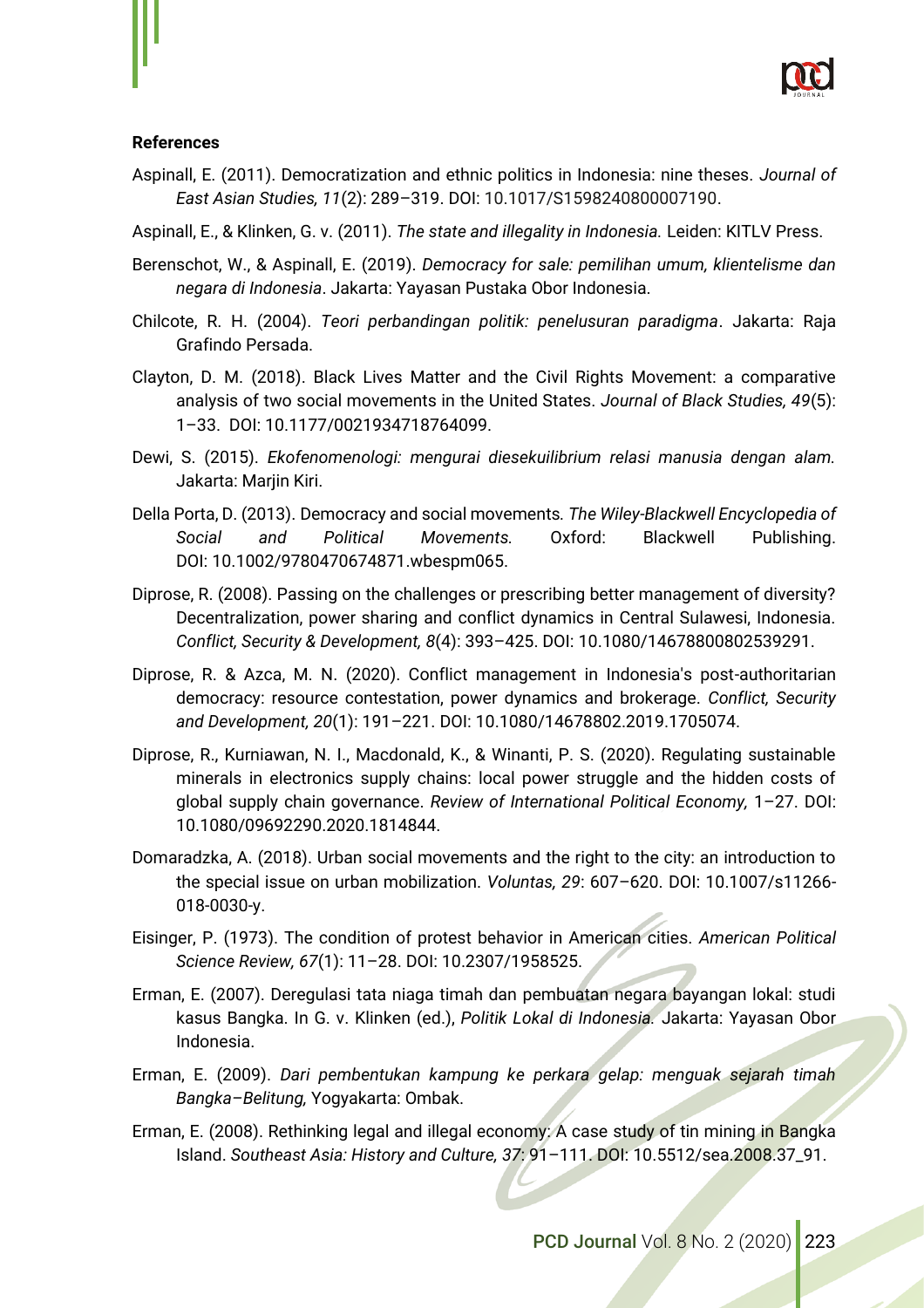

- Fishman, R. M. (2017). How civil society matters in democratization: setting the boundaries of post-transition political inclusion. *Comparative Politics, 49*(3): 391–409. DOI: 10.5129/001041517820934294.
- Frederiksen, T. (2019). Political settlements, the mining industry and corporate social responsibility in developing countries. *The Extractive Industries and Society, 6*(1): 162– 170. DOI: 10.1016/j.exis.2018.07.007.
- Gomza, I., & Zajaczkowski, J. (2019). Black Sun rising: political opportunity structure perceptions and institutionalization of the Azov Movement in post-Euromaidan Ukraine. *Nationalities Papers, 47*(5): 774–800. DOI: 10.1017/nps.2019.30.
- Ibrahim, Haryadi, D., & Wahyudin, N. (2018). Local fisherman resistance in Kelapa Kampit coastal area toward offshore mining activities*. E3S Web of Conferences*, *47*: 05003. DOI: 10.1051/e3sconf/20184705003.
- Indra, C. A. (2014). Implikasi terbitnya regulasi tentang pertimahan terhadap dinamika pertambangan timah inkonvensional di Pulau Bangka. *Jurnal Society, 2*(1): 26–41. DOI: 10.33019/society.v2i1.47.
- Harahap, F. R. (2012). Strategi perlawanan penambang timah rakyat: kasus kecamatan Belinyu. *Jurnal Sosiologi Andalas, 12*(1): 59–80. Retrieved from http://jurnalsosiologi.fisip.unand.ac.id/index.php/JSA/article/view/22.
- Heijden, H. V. D. (1997). Political opportunity structure and the institutionalization of the environmental movement. *Environmental Politics, 6*(4): 25–50. DOI: 10.1080/09644019708414357.
- Heijden, H. V. D. (2006). Globalization, environmental movements, and international political opportunity structure. *Organization & Environment, 19*(1): 28–45. DOI: 10.1177/1086026605285452.
- Kelsall, T. (2016). Thinking and working with political settlements. *ODI Briefing*. Retrieved from https://www.odi.org/sites/odi.org.uk/files/odi-assets/publications-opinionfiles/10185.pdf.
- Khan, M, H. (2010). Political settlement and the governance of growth–enhancing institutions. *Research Paper Series on Governance for Growth*. SOAS: University of London. Retrieved from https://eprints.soas.ac.uk/9968/1/Political\_Settlements\_internet.pdf
- Klinken, G. v. (2007). *Perang kota kecil: kekerasan komunal dan demokratisasi di Indonesia*. Jakarta: Yayasan Pustaka Obor Indonesia.
- Manalu, D. (2007). Gerakan sosial dan perubahan kebijakan publik: kasus perlawanan masyarakat Batak vs PT. Inti Indrorayon Utama di Porsea, Sumatera Utara. *Jurnal Populasi*, *18*(1): 27–50. Retrieved from [https://jurnal.ugm.ac.id/populasi/article/view/12066.](https://jurnal.ugm.ac.id/populasi/article/view/12066)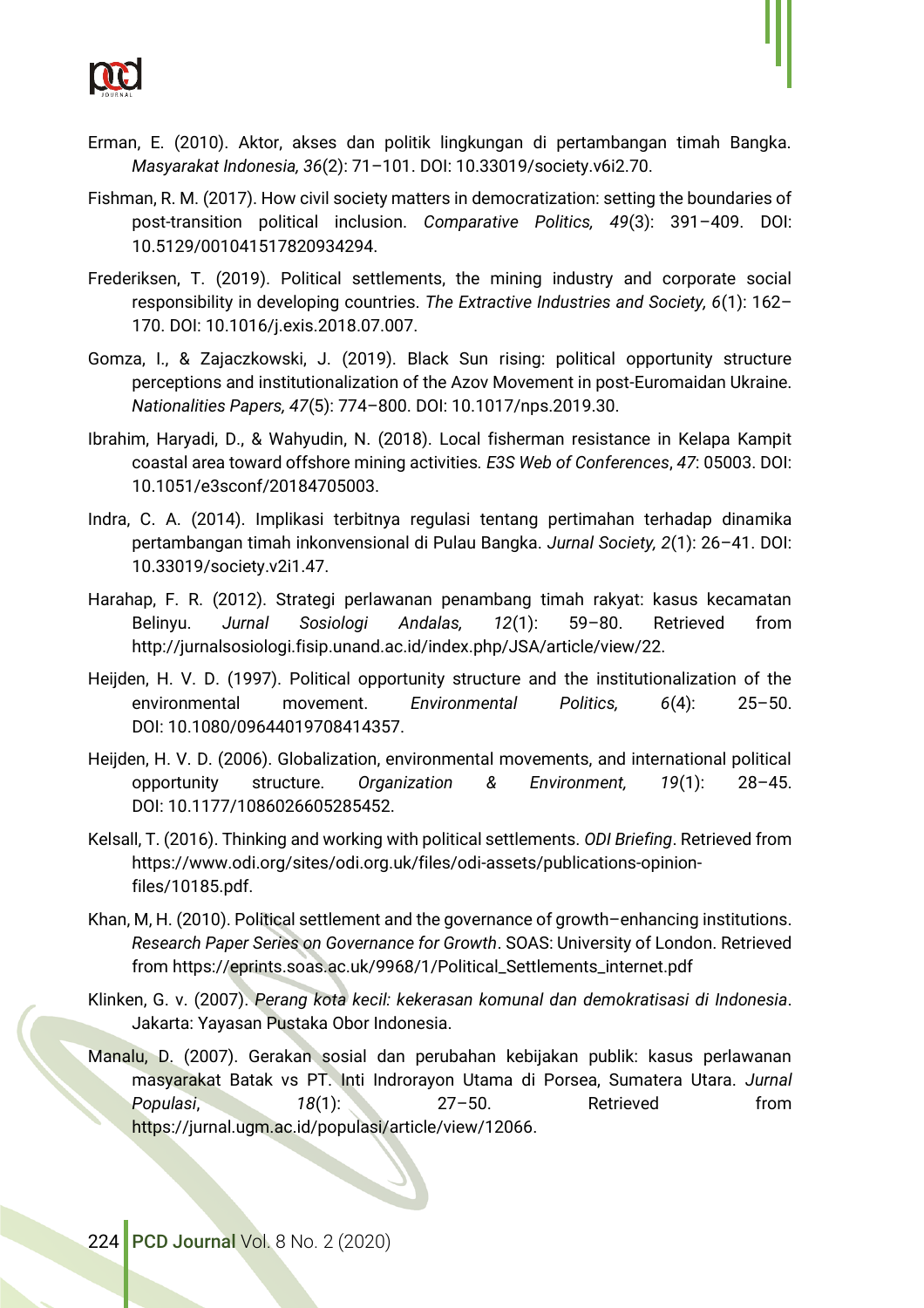

- McAdam, D. (1996). Conceptual origins, current problems, future directions*.* In D. McAdam, J. McCarthy, & M. Zald (eds.). *Comparative Perspective on Social Movements* (pp. 23–40). Cambridge: Cambridge University Press.
- McCarthy, J. F. (2004) Changing to gray: decentralization and the emergence of volatile sociolegal configurations in Central Kalimantan, Indonesia. *World Development*, *32*(7): 1199– 1223. DOI: 10.1016/j.worlddev.2004.02.002.
- Meyer, D. S. (2003) Political opportunity and nested institutions. *Social Movement Studies, 2*(1): 17–35. DOI: 10.1080/1474283032000062549.
- Meyer, D, S. (2004). Protest and political opportunities. *Annual Review of Sociology,* 30: 125– 145. DOI: 10.1146/annurev.soc.30.012703.110545.
- Mosse, D., & Lewis, D. (2006). Theoretical approaches to brokerage and translation in development. In D. Lewis & D. Mosse (eds). *Development Brokers and Translators: The Ethnography of Aid and Agencies* (pp. 1–26)*.* Boulder, CO: Kumarian Press.
- Munandar, A. I. (2016). Perilaku harga komoditas timah di pasar bursa komoditas. *Jurnal Ilmiah Manajemen dan Bisnis, 2*(1): 129–137. Retrieved from http://journal.mercubuana.ac.id/index.php/jimb/article/download/3695/1905.
- Nooteboom, G., & Edwin B. P., de J. (2010). Against 'green development fantasies': resource degradation and the lack of community resistance in the Middle Mahakam Wetlands, East Kalimantan, Indonesia. *Asian Journal of Social Science, 38*(2): 258–278*.* DOI: 10.1163/156853110x490935.
- Nugraha, A., & Purwanto, S, A. (2020). Neo-ekstraktivisme tambang timah di Pulau Bangka. *Indonesian Journal of Religion and Society, 20*(1): 12–22. DOI: 10.36256/ijrs.v2i1.95.
- Pratama, S. (2018). Dimensi ekonomi politik dalam konflik tata kelola pertambangan. *Jurnal Wacana Politik*, *3*(1): 40–53. Retrieved from http://jurnal.unpad.ac.id/wacanapolitik/ article/view/16084.
- Potter, L. (2009). Oil palm and resistance in West Kalimantan, Indonesia*.* In D. Caouette & S. Turner (eds.). *Agrarian Angst and Rural Resistance in Contemporary Southeast Asia.* New York: Routledge.
- Robison, R., & Hadiz, V. R. (2004). *Reorganising power in Indonesia: the politics of oligarchy in the age of markets.* New York: Routledge.
- Ross, M. L. (2004). What do we know about natural resources and civil war?. *Journal of Peace Research*, *41*(3): 337–356. DOI: 10.1177/0022343304043773.
- Sholihin, E. B. (2019). Wacana lingkungan dan gerakan perlawanan offshore tin mining di Belitung Timur*.* Unpublished thesis, Universitas Gadjah Mada, Yogyakarta.
- Situmorang, A. W. (2013). *Gerakan sosial teori dan praktik.* Yogyakarta: Pustaka Pelajar.
- Tarrow, S. (1989). *Struggle, politics, and reform: collective action, social movements and cycles of protest.* New York: Cornell University Press.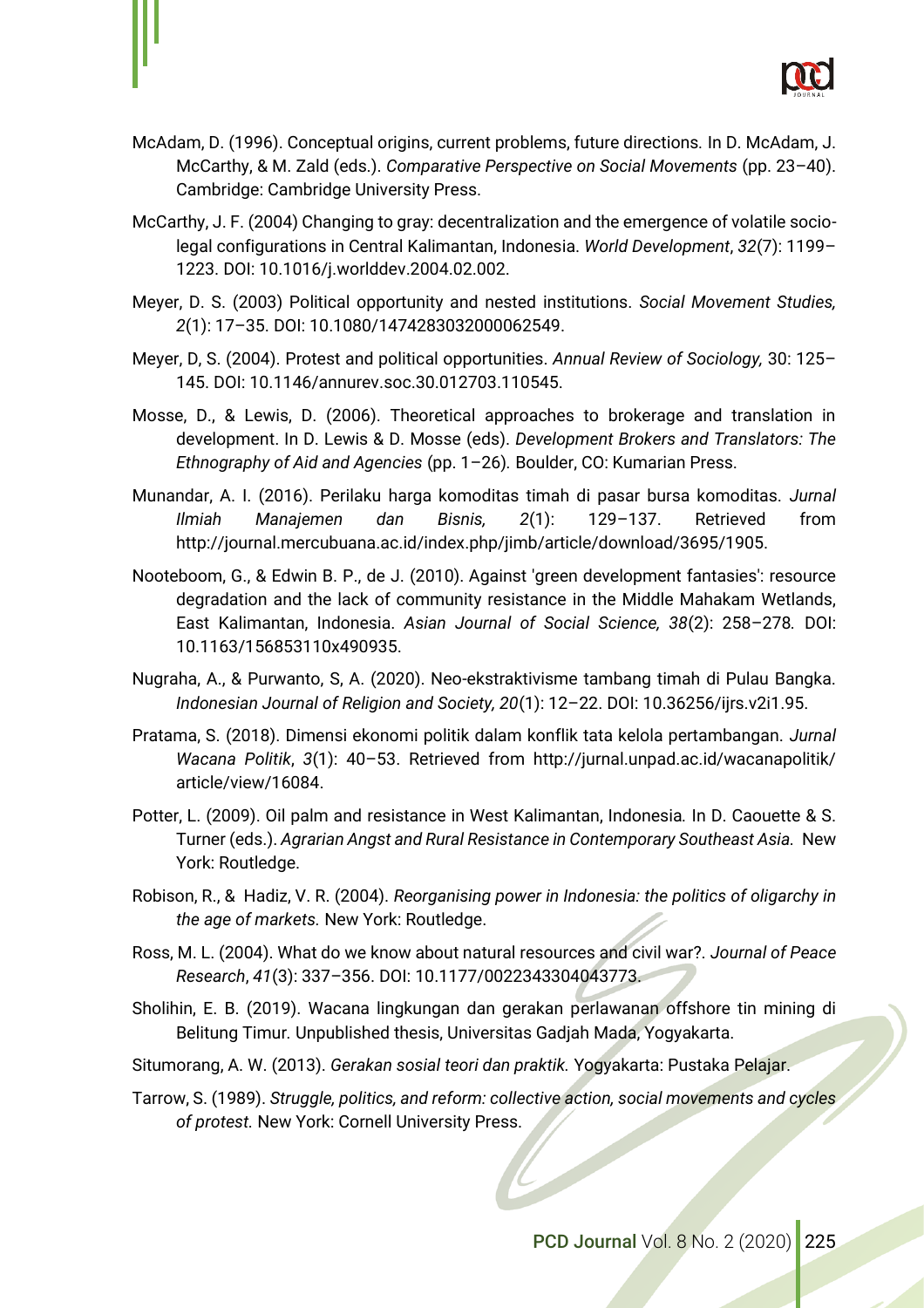

- Tarrow, S. (1996). *States and opportunities: the political structuring of social movements.* In D. McAdam, J. McCarthy, & M. Zald (eds.), *Comparative Perspective on Social Movements*  (pp. 41–61). Cambridge: Cambridge University Press.
- Tarrow, S. (1998). *Power in movement.* New York: Cambridge University Press.
- Tilly, C. (1978). *From mobilization to revolution.* Reading, MA: Addison–Wesley.
- Wahlstrom, M. & Peterson, A. (2006). Between the state and the market: expanding the concept of political opportunity structure. *Acta Sociologca, 49*(4). DOI: 10.1177/0001699306071677.
- Ward, M. (2016). Opportunity, resources and threat: explaining local nativist organizing in the United States. *Sociological Perspectives, 60*(3): 459–478. DOI: 10.1177/0731121416655994.
- Winanti, P. S. & Diprose, R. (2020). Reordering the extractive political settlement: resource nationalism, domestic ownership and transnational bargains in Indonesia. *The Extractive Industries and Society, 7*(4): 1534–1546. DOI: 10.1016/j.exis.2020.08.015.
- Zulkarnain, I., Erman, E., Pudjiastuti, T, N., & Mulyaningsih, Y. (2005). *Konflik di kawasan pertambangan timah bangka belitung: persoalan dan alternatif solusi.* Jakarta: LIPI Press.
- Zulkarnain, I., Sulaiman, A., & Harahap, F. R. (2018). Modal sosial bentukan dalam penyelesaian konflik di Bangka Belitung. *Jurnal Society, 6*(2): 92–99. DOI: 10.33019/society.v6i2.70.

#### **Online Newspaper Articles**

- Arumingtyas (2016, 21 October). Laut terancam, warga dan pemerintah Belitung tolak kapal isap. *Mongabay.* Retrieved from https://www.mongabay.co.id/2016/10/14/lautterancam-warga-dan-pemerintah-belitung-tolak-kapal-isap/.
- CNN Indonesia. (2018, 21 October). Pariwisata dongkrak perekonomian dan PAD Belitung. *CNN Indonesia*. Retrieved from https://www.cnnindonesia.com/gayahidup/20181021181414-269-340218/pariwisata-dongkrak-perekonomian-dan-padbelitung.
- Hodal, K. (2012, November 23). Death metal: Tin mining in Indonesia. *The Guardian*. Retrieved from https://www.theguardian.com/environment/2012/nov/23/tin-mining-indonesiabangka.
- Ibrahim, G. M. (2017, 16 July). Banjir landa Belitung dan Belitung Timur, akses jalan putus. *Detik.com*. Retrieved from https://news.detik.com/berita/d-356234/banjir-landabelitung-dan-belitung-timur-akses-jalan-putus.
- Kumparan. (2018, 27 October). Simalakama kilau timah di Laut Bangka. *Kumparan.com*. Retrieved from https://kumparan.com/kumparanbisnis/simalakama-kilau-timah-di-lautbangka-1540612093580465875/full.